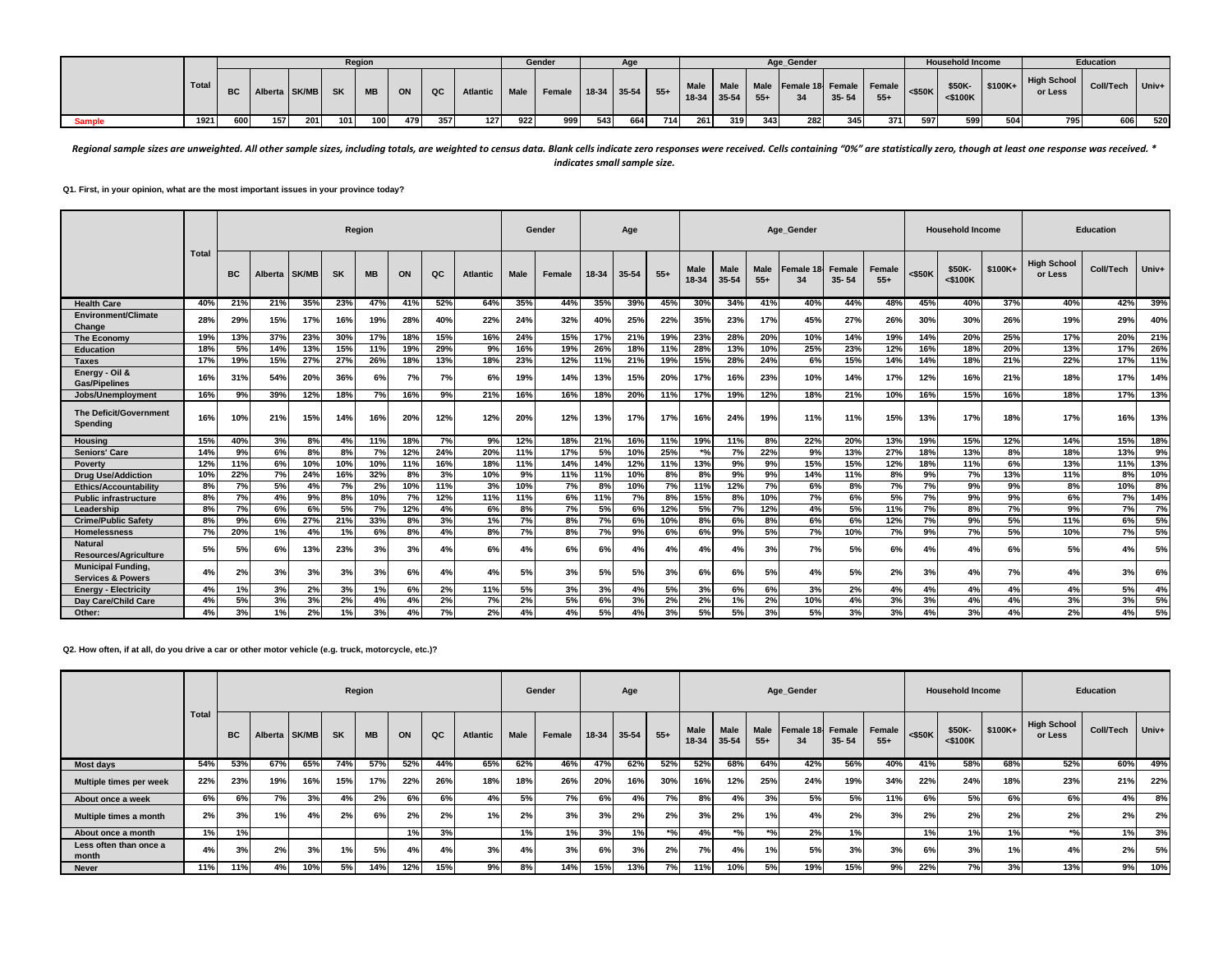|                          |       |     |                     |     |       | Region    |     |     |                 |      | Gender                 |     | Age   |     |             |           |       | Age Gender                                                                             |           |       |     | <b>Household Income</b> |                  |                        | <b>Education</b> |     |
|--------------------------|-------|-----|---------------------|-----|-------|-----------|-----|-----|-----------------|------|------------------------|-----|-------|-----|-------------|-----------|-------|----------------------------------------------------------------------------------------|-----------|-------|-----|-------------------------|------------------|------------------------|------------------|-----|
|                          | Total |     | BC Alberta SK/MB SK |     |       | <b>MB</b> | ON  | QC  | <b>Atlantic</b> | Male | Female 18-34 35-54 55+ |     |       |     | 18-34 35-54 | Male Male | $55+$ | Male Female 18 Female Female $\left  \begin{array}{cc} 5.50 \end{array} \right $<br>34 | $35 - 54$ | $55+$ |     | $<$ \$100 $K$           | $$50K - $100K +$ | High School<br>or Less | Coll/Tech Univ+  |     |
| Sample: Drives a vehicle | 1705  | 535 | 150                 | 184 | $96*$ | 88*       | 423 | 307 | 116             | 846  | 859                    | 462 | 581 I | 663 | 233         | 288       | 325   | 229                                                                                    | 293       | 337   | 467 | 558                     | 490              | 690                    | 549              | 466 |

**Q3. And how is your engine powered?**

|                                                                        |              |           |               |     |           | Region    |     |     |          |      | Gender |     | Age         |       |                     |      |               | Age_Gender             |           |                        |           | <b>Household Income</b> |          |                               | Education |         |
|------------------------------------------------------------------------|--------------|-----------|---------------|-----|-----------|-----------|-----|-----|----------|------|--------|-----|-------------|-------|---------------------|------|---------------|------------------------|-----------|------------------------|-----------|-------------------------|----------|-------------------------------|-----------|---------|
|                                                                        | <b>Total</b> | <b>BC</b> | Alberta SK/MB |     | <b>SK</b> | <b>MB</b> | ON  | QC  | Atlantic | Male | Female |     | 18-34 35-54 | $55+$ | Male<br>18-34 35-54 | Male | Male<br>$55+$ | Female 18 Female<br>34 | $35 - 54$ | <b>Female</b><br>$55+$ | $<$ \$50K | \$50K-<br>$<$ \$100K    | $$100K+$ | <b>High School</b><br>or Less | Coll/Tech | $Univ+$ |
| A vehicle with a gas tank<br>that is 100% powered by<br>gasoline       | 96%          | 95%       | 98%           | 99% | 99%       | 98%       | 96% | 95% | 96%      | 96%  | 96%    | 94% | 96%         | 97%   | 95%                 | 97%  | 97%           | 94%                    | 95%       | 97%                    | 95%       | 97%                     | 96%      | 97%                           | 97%       | 93%     |
| A hybrid vehicle that has<br>both an electric engine<br>and a gas tank | 3%           | 4%        | 2%            | 1%  | 1%        | 1%        | 3%  | 4%  | 2%       | 3%   | 3%     | 5%  | 3%          | 2%    | 4%                  | 2%   | 2%            | 5%                     | 4%        | 2%                     | 2%        | 3%                      | 3%       | 2%                            | 2%        | 6%      |
| A plug-in electric vehicle<br>that doesn't use any<br>gasoline         | 1%           | 2%        |               | 1%  |           | 1%        | 1%  | 1%  | 2%       | 1%   | 1%     | 1%  | 1%          | 1%    | 1%                  | 1%   | 1%            | 2%                     | 1%        | 1%                     | 3%        | *%۱                     | 1%       | 2%                            | 1%        | 1%      |

|               |              |     |                            |     |                  | Region |     |      |          |             | Gender                 |     | Age |     |     |                   |     | Age Gender                                   |           |       |           | <b>Household Income</b> |                       |                        | <b>Education</b> |           |
|---------------|--------------|-----|----------------------------|-----|------------------|--------|-----|------|----------|-------------|------------------------|-----|-----|-----|-----|-------------------|-----|----------------------------------------------|-----------|-------|-----------|-------------------------|-----------------------|------------------------|------------------|-----------|
|               | <b>Total</b> |     | <b>BC</b> Alberta SK/MB SK |     |                  | MB     | ON  | QC   | Atlantic | $\sim$ Male | Female 18-34 35-54 55+ |     |     |     |     | $18-34$ 35-54 55+ |     | Male Male Male Female 18 Female Female<br>34 | $35 - 54$ | $55+$ | $<$ \$50K | \$50K-<br>$<$ \$100K    | $\frac{1}{2}$ \$100K+ | High School<br>or Less | Coll/Tech        | $ $ Univ+ |
| <b>Sample</b> | 1921         | 600 | 157                        | 201 | 101 <sup>1</sup> | 100    | 479 | 3571 | 127      | 922         | 999                    | 543 | 664 | 714 | 261 | 319               | 343 | 2821                                         | 345       | 371   | 597       | 599                     | 504                   | 795                    | 606              | 520       |

**Q3.[ Rebase to all respondents] And how is your engine powered?**

|                                                                        |              |           |               |                    |     | Region |     |     |                 |      | Gender |             | Age |       |                 |                   |                      | Age Gender             |           |                 |           | <b>Household Income</b> |         |                               | Education |           |
|------------------------------------------------------------------------|--------------|-----------|---------------|--------------------|-----|--------|-----|-----|-----------------|------|--------|-------------|-----|-------|-----------------|-------------------|----------------------|------------------------|-----------|-----------------|-----------|-------------------------|---------|-------------------------------|-----------|-----------|
|                                                                        | <b>Total</b> | <b>BC</b> | Alberta SK/MB |                    | SK  | MB     | ON  | QC  | <b>Atlantic</b> | Male | Female | 18-34 35-54 |     | $55+$ | Male<br>$18-34$ | Male<br>$35 - 54$ | <b>Male</b><br>$55+$ | Female 18 Female<br>34 | $35 - 54$ | Female<br>$55+$ | $<$ \$50K | \$50K-<br>$<$ \$100 $K$ | \$100K+ | <b>High School</b><br>or Less | Coll/Tech | $ $ Univ+ |
| A vehicle with a gas tank<br>that is 100% powered by<br>gasoline       | 85%          | 84%       | 95%           | 89%                | 94% | 85%    | 84% | 81% | 87%             | 88%  | 82%    | 80%         | 84% | 90%   | 85%             | 87%               | 92%                  | 76%                    | 81%       | 88%             | 74%       | 90%                     | 93%     | 84%                           | 88%       | 84%       |
| A hybrid vehicle that has<br>both an electric engine<br>and a gas tank | 3%           | 3%        | 2%            | 1%                 | 1%  | 1%     | 3%  | 4%  | 2%              | 3%   | 3%     | 4%          | 2%  | 2%    | 4%              | 2%                | 2%                   | 4%                     | 3%        | 2%              | 2%        | 3%                      | 3%      | 1%                            | 2%        | 5%        |
| A plug-in electric vehicle<br>that doesn't use any<br>gasoline         | 1%           | 1%        |               | $*$ <sup>o</sup> / |     | 1%     | 1%  | 1%  | 2%              | 1%   | 1%     | 1%          | 1%  | 1%    | 1%              | 1%                | 1%1                  | 1%                     | 1%        | 1%              | 2%        | $*$ <sup>o</sup>        | 1%      | 1%                            | 1%        | 1%        |
| Do not drive                                                           | 11%          | 11%       | 4%            | 10%                | 5%  | 14%    | 12% | 15% | 9%              | 8%   | 14%    | 15%         | 13% | 7%    | 11%             | 10%               | 5%                   | 19%                    | 15%       | 9%              | 22%       | 7%                      | 3%      | 13%                           | 9%        | 10%       |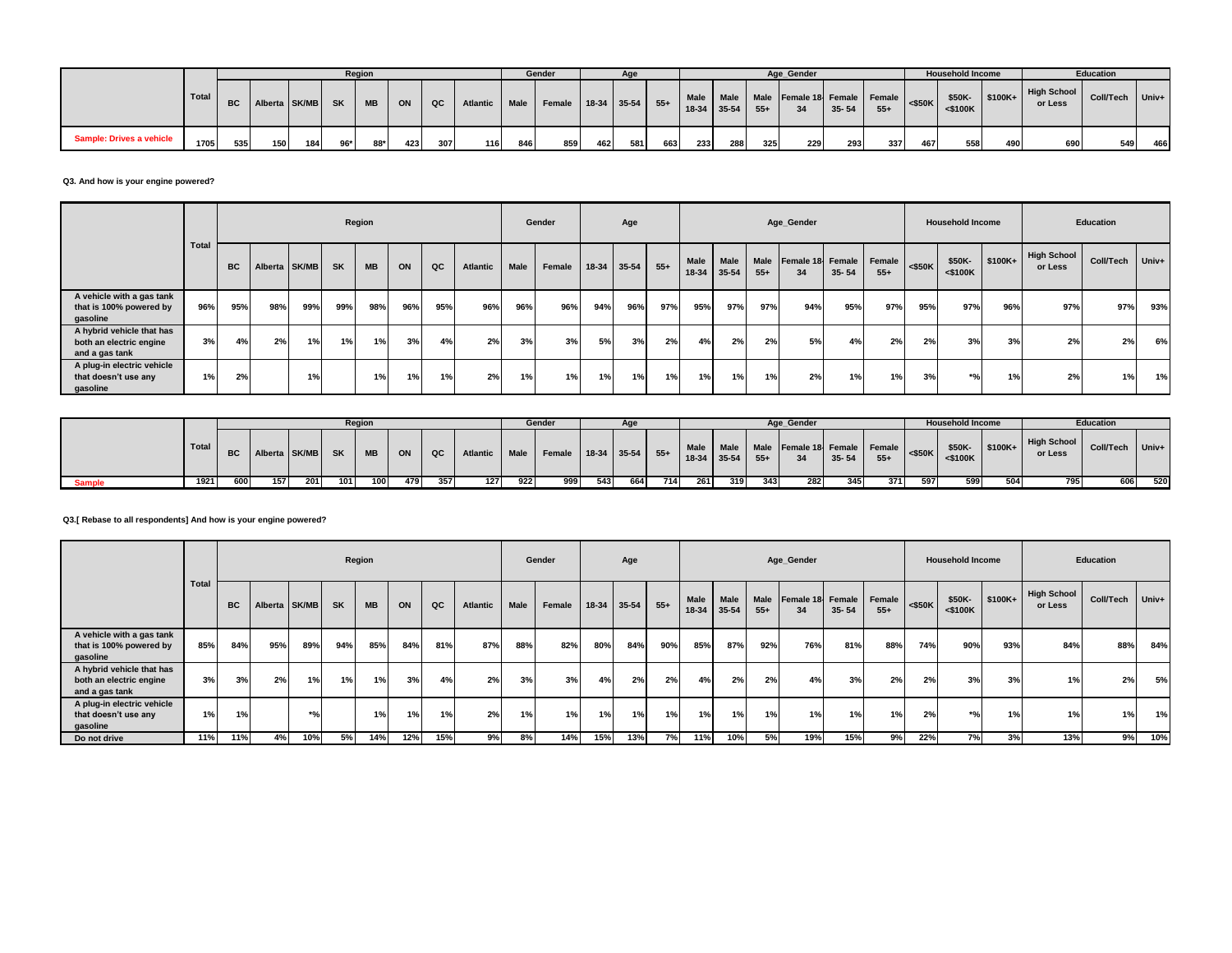|                                                    |       |     |                         |      |     | Region    |     |     |          |      | Gender |     | Age               |     |             |           |       | Age Gender                         |           |       |                         | <b>Household Income</b> |             |                               | Education        |       |
|----------------------------------------------------|-------|-----|-------------------------|------|-----|-----------|-----|-----|----------|------|--------|-----|-------------------|-----|-------------|-----------|-------|------------------------------------|-----------|-------|-------------------------|-------------------------|-------------|-------------------------------|------------------|-------|
|                                                    | Total |     | <b>BC</b> Alberta SK/MB |      | SK  | <b>MB</b> | ON  | QC  | Atlantic | Male | Female |     | $18-34$ 35-54 55+ |     | 18-34 35-54 | Male Male | $55+$ | Male Female 18 Female Female<br>34 | $35 - 54$ | $55+$ | $\left  \right.$ <\$50K | \$50K-<br>$<$ \$100K    | $1$ \$100K+ | <b>High School</b><br>or Less | <b>Coll/Tech</b> | Univ+ |
| Sample: Drives a vehicle<br>with a gas tank/hybrid | 1686  | 526 | 150                     | 1831 | 96* | $87*$     | 418 | 304 | 114      | 837  | 849    | 456 | 574               | 656 | 231         | 285       | 322   | 225                                | 290       | 334   | 455                     | 556                     | 487         | 679                           | 544              | 463   |

**Q4. And thinking specifically about the community or city where you live, which statement best describes the price you have paid for the gasoline over the last three months?**

|                                          |       |           |               |     |           | Region    |       |     |          |             | Gender                      |       | Age              |        |                        |               |                      | Age Gender             |                                 |                 |           | <b>Household Income</b> |         |                               | <b>Education</b> |       |
|------------------------------------------|-------|-----------|---------------|-----|-----------|-----------|-------|-----|----------|-------------|-----------------------------|-------|------------------|--------|------------------------|---------------|----------------------|------------------------|---------------------------------|-----------------|-----------|-------------------------|---------|-------------------------------|------------------|-------|
|                                          | Total | <b>BC</b> | Alberta SK/MB |     | <b>SK</b> | <b>MB</b> | ON    | QC  | Atlantic | <b>Male</b> | Female                      | 18-34 | $35 - 54$        | $55+$  | <b>Male</b><br>$18-34$ | Male<br>35-54 | <b>Male</b><br>$55+$ | Female 18 Female<br>34 | $35 - 54$                       | Female<br>$55+$ | $<$ \$50K | \$50K-<br>$<$ \$100K    | \$100K+ | <b>High School</b><br>or Less | Coll/Tech        | Univ+ |
| Major increase in price                  | 69%   | 90%       | 46%           | 72% | 76%       | 68%       | 69%   | 69% | 71%      | 72%         | 67%                         | 52%   | 72%              | 79%    | 56%                    | 74%           | 82%                  | 48%                    | 70%                             | 76%             | 75%       | 69%                     | 62%     | 76%                           | 72%              | 55%   |
| Minor increase in price                  | 24%   | 9%        | 43%           | 21% | 18%       | 23%       | 24%   | 24% | 26%      | 21%         | 27%                         | 34%   | 22%              | 19%    | 28%                    | 20%           | 17%                  | 40%                    | 25%                             | 20%             | 20%       | 25%                     | 28%     | 19%                           | 24%              | 32%   |
| Minor decrease in price                  | 1%    | $*$ %     |               | 1%  | 1%        |           | 1%    | 1%  | 1%       | 1%          | 1%                          | 1%    | 1%               | $*$ 0/ | 1%                     | $*$ 0/        | 1%                   | 1%                     | 1%                              |                 |           | 1%                      | 1%      | 1%                            | $*961$           | 1%    |
| Major decrease in price                  | $*$ % | $*01$     | 1%            | 1%  |           | 1%        | $*01$ | 40  |          | $*$ 0/      | $*$ <sup>o</sup> / $\alpha$ | 1%    | $*$ <sup>o</sup> | $*$ 0/ | 1%                     |               | $*0/$                | $*$ 0/                 | $*$ <sup>o</sup> / <sub>0</sub> | $*$ %           | 1%        | $*$ %                   |         | 1%                            | $*$ %            | $*$ % |
| I haven't noticed any<br>change in price | 6%    | 1%        | 10%           | 6%  | 5%        | 8%        | 6%    | 6%  | 3%       | 6%          | 5%                          | 12%   | 5%               | 2%     | 13%                    | 6%            | 1%                   | 11%                    | 4%                              | 3%              | 3%        | 5%                      | 9%      | 3%                            | 4%               | 11%   |
| <b>Net: Increase</b>                     | 93%   | 98%       | 89%           | 93% | 94%       | 91%       | 93%   | 92% | 96%      | 93%         | 94%                         | 86%   | 94%              | 97%    | 85%                    | 94%           | 98%                  | 88%                    | 95%                             | 97%             | 96%       | 94%                     | 91%     | 95%                           | 96%              | 87%   |
| <b>Net: Decrease</b>                     | 1%    |           | 1%            | 1%1 | 1%        | 1%        |       | 2%  | 1%       | 1%          | 1%                          | 2%    | 1%               |        | 2%                     | $*$ 0         | 1%                   | 2%                     | 2%                              | $*9/6$          |           | 1%                      | 1%      | 1%                            | $*9/6$           | 1%    |

|               |       |           |                  |     |     | Region    |     |         |          |             | Gender                 |     | Aq  |     |     |                |       | Age_Gender                                               |           |       |           | <b>Household Income</b> |          |                               | <b>Education</b> |     |
|---------------|-------|-----------|------------------|-----|-----|-----------|-----|---------|----------|-------------|------------------------|-----|-----|-----|-----|----------------|-------|----------------------------------------------------------|-----------|-------|-----------|-------------------------|----------|-------------------------------|------------------|-----|
|               | Total | <b>BC</b> | Alberta SK/MB SK |     |     | <b>MB</b> | ON  | $Q$ $C$ | Atlantic | <b>Male</b> | Female 18-34 35-54 55+ |     |     |     |     | $135-34$ 35-54 | $55+$ | Male   Male   Male   Female 18   Female   Female  <br>34 | $35 - 54$ | $55+$ | $<$ \$50K | \$50K-<br>$<$ \$100 $K$ | $$100K+$ | <b>High School</b><br>or Less | Coll/Tech Univ+  |     |
| <b>Sample</b> | 1921  | 600       | 157              | 201 | 101 | 100       | 479 | 357     | 127      | 922         | 999                    | 543 | 664 | 714 | 261 | 319            | 343   | 282                                                      | 3451      | 371   | 597       | 599                     | 504      | 795                           | 606              | 520 |

**Q4. [Rebase to All respondents] And thinking specifically about the community or city where you live, which statement best describes the price you have paid for the gasoline over the last three months?**

|                                          |       |           |               |        |           | Region    |       |     |          |                                 | Gender                          |           | Age       |                    |                          |                      |                      | Age_Gender             |                     |                 |           | <b>Household Income</b> |         |                               | Education        |       |
|------------------------------------------|-------|-----------|---------------|--------|-----------|-----------|-------|-----|----------|---------------------------------|---------------------------------|-----------|-----------|--------------------|--------------------------|----------------------|----------------------|------------------------|---------------------|-----------------|-----------|-------------------------|---------|-------------------------------|------------------|-------|
|                                          | Total | <b>BC</b> | Alberta SK/MB |        | <b>SK</b> | <b>MB</b> | ON    | QC  | Atlantic | <b>Male</b>                     | Female                          | $18 - 34$ | $35 - 54$ | $55+$              | <b>Male</b><br>$18 - 34$ | <b>Male</b><br>35-54 | <b>Male</b><br>$55+$ | Female 18 Female<br>34 | $35 - 54$           | Female<br>$55+$ | $<$ \$50K | \$50K-<br>$<$ \$100K    | \$100K+ | <b>High School</b><br>or Less | <b>Coll/Tech</b> | Univ+ |
| Major increase in price                  | 61%   | 78%       | 45%           | 65%    | 73%       | 58%       | 60%   | 58% | 62%      | 65%                             | 57%                             | 44%       | 62%       | 72%                | 50%                      | 66%                  | 77%                  | 38%                    | 59%                 | 68%             | 57%       | 64%                     | 60%     | 65%                           | 65%              | 49%   |
| Minor increase in price                  | 21%   | 7%        | 41%           | 18%    | 17%       | 20%       | 21%   | 20% | 23%      | 19%                             | 23%                             | 29%       | 19%       | 17%                | 25%                      | 18%                  | 16%                  | 32%                    | 21%                 | 18%             | 15%       | 23%                     | 27%     | 16%                           | 21%              | 28%   |
| Minor decrease in price                  | 1%    | $*9/6$    |               | 1%     | 1%        |           | 1%1   | 1%  | 1%       | 1%                              | 1%                              | 1%        | 1%        | $*$ 0/             | 101                      | $*$ <sup>o</sup> /   | 1%                   | 1%                     | 1%                  |                 |           | 1%                      | 1%      | 1%                            | $*$ %            | 1%    |
| Major decrease in price                  | $*$ % | $*9/6$    | 1%            | $*$ 0/ |           | 1%        | $*$ % | 1%  |          | $*$ <sup>o</sup> / <sub>0</sub> | $*$ <sup>o</sup> / <sub>0</sub> | 1%        | $*$ %     | $*$ <sup>o</sup> / | 1%                       |                      | $*0/$                | $*$ %                  | $*$ <sup>o</sup> /c | $*$ 0/          | 1%        | $*$ <sup>o</sup> /      |         | 1%                            | $*$ %            | $*$ % |
| I haven't noticed any<br>change in price | 5%    | 1%        | 10%           | 6%     | 5%        | 7%        | 5%    | 5%  | 3%       | 6%                              | 4%                              | 10%       | 4%        | 2%                 | 12%                      | 5%                   | 1%                   | 8%                     | 3%                  | 3%              | 3%        | 5%                      | 8%      | 3%                            | 3%               | 10%   |
| <b>Net: Increase</b>                     | 82%   | 86%       | 85%           | 83%    | 89%       | 78%       | 81%   | 78% | 85%      | 84%                             | 80%                             | 72%       | 81%       | 89%                | 75%                      | 84%                  | 92%                  | 70%                    | 80%                 | 87%             | 73%       | 87%                     | 88%     | 81%                           | 86%              | 78%   |
| <b>Net: Decrease</b>                     | 1%    | $*$ %     | 1%            | 1%     | 1%        | 1%        |       | 2%  | 1%       | 1%                              | 1%                              |           | 1%        | 1%                 | 2%                       | $*$ <sub>0</sub>     | 1%                   | 1%                     | 1%                  | $*$ %           | 1%        | 1%                      | 1%      | 1%                            | $*$ %            | 1%    |
| Do not drive                             | 12%   | 13%       | 4%            | 0%     | 5%        | 15%       | 13%   | 16% | 12%      | 9%                              | 15%                             | 16%       | 14%       | 8%                 | 12%                      | 11%                  | 6%                   | 20%                    | 16%                 | 10%             | 24%       | 7%                      | 3%      | 15%                           | 10%              | 11%   |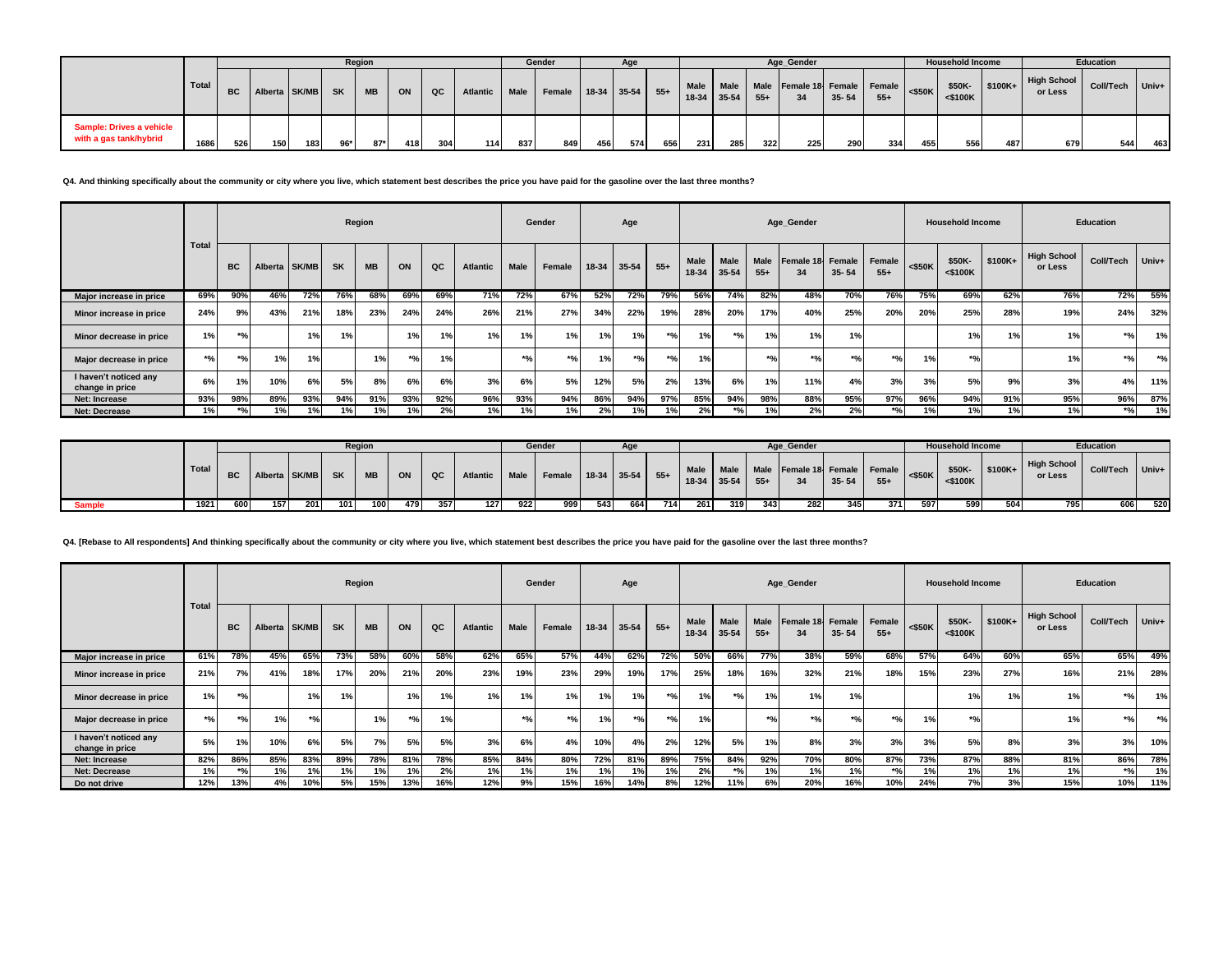|                                                  |       |     |                  |     |           | Region    |     |     |          |     | Gender                      |     | Age |     |     |               |       | Age_Gender                                             |           |       |           | <b>Household Income</b> |           |                        | Education |       |
|--------------------------------------------------|-------|-----|------------------|-----|-----------|-----------|-----|-----|----------|-----|-----------------------------|-----|-----|-----|-----|---------------|-------|--------------------------------------------------------|-----------|-------|-----------|-------------------------|-----------|------------------------|-----------|-------|
|                                                  | Total |     | BC Alberta SK/MB |     | <b>SK</b> | <b>MB</b> | ON  | QC  | Atlantic |     | Male Female 18-34 35-54 55+ |     |     |     |     | $18-34$ 35-54 | $55+$ | Male   Male   Male   Female 18 Female   Female  <br>34 | $35 - 54$ | $55+$ | $<$ \$50K | \$50K-<br>$<$ \$100 $K$ | $$100K +$ | High School<br>or Less | Coll/Tech | Univ+ |
| <b>Sample: Mentions Price</b><br><b>Increase</b> | 1572  | 517 | 137              | 173 | $92*$     | $81*$     | 393 | 283 | 109      | 778 | 795                         | 393 | 541 | 638 | 195 | 266           | 316   | 198                                                    | 275       | 322   | 435       | 5211                    | 442       | 648                    | 521       | 404   |

**Q5. And, how has this increase affected you personally, if at all?**

|                                                                           |       |           |               |     |           | Region    |     |             |          |             | Gender |     | Age         |       |                          |                   |                      | Age_Gender             |           |                 |           | <b>Household Income</b> |          |                               | <b>Education</b> |       |
|---------------------------------------------------------------------------|-------|-----------|---------------|-----|-----------|-----------|-----|-------------|----------|-------------|--------|-----|-------------|-------|--------------------------|-------------------|----------------------|------------------------|-----------|-----------------|-----------|-------------------------|----------|-------------------------------|------------------|-------|
|                                                                           | Total | <b>BC</b> | Alberta SK/MB |     | <b>SK</b> | <b>MB</b> | ON  | $_{\rm QC}$ | Atlantic | <b>Male</b> | Female |     | 18-34 35-54 | $55+$ | <b>Male</b><br>$18 - 34$ | Male<br>$35 - 54$ | <b>Male</b><br>$55+$ | Female 18 Female<br>34 | $35 - 54$ | Female<br>$55+$ | $<$ \$50K | \$50K-<br>$<$ \$100K    | $$100K+$ | <b>High School</b><br>or Less | Coll/Tech        | Univ+ |
| A great deal - I'm<br>struggling to afford gas                            | 33%   | 41%       | 30%           | 40% | 41%       | 38%       | 31% | 26%         | 42%      | 30%         | 35%    | 27% | 41%         | 29%   | 27%                      | 39%               | 25%                  | 27%                    | 42%       | 33%             | 43%       | 30%                     | 24%      | 39%                           | 36%              | 19%   |
| A little— the cost of gas is<br>getting expensive, but I<br>can manage it | 56%   | 52%       | 53%           | 48% | 51%       | 45%       | 56% | 65%         | 50%      | 57%         | 55%    | 56% | 50%         | 62%   | 51%                      | 54%               | 64%                  | 61%                    | 47%       | 59%             | 50%       | 60%                     | 57%      | 55%                           | 56%              | 59%   |
| Not at all - I can afford to<br>pay a higher price for gas                | 11%   | 7%        | 17%           | 12% | 8%        | 17%       | 12% | 9%          | 8%       | 12%         | 10%    | 17% | 9%          | 9%    | 22%                      | 7%                | 10%                  | 12%                    | 11%       | 7%              | 6%        | 11%                     | 19%      | 6%                            | 9%               | 22%   |
| Net: Affected personally                                                  | 89%   | 93%       | 83%           | 88% | 92%       | 83%       | 88% | 91%         | 92%      | 88%         | 90%    | 83% | 91%         | 91%   | 78%                      | 93%               | 90%                  | 88%                    | 89%       | 93%             | 94%       | 89%                     | 81%      | 94%                           | 91%              | 78%   |

|               |       |     |                     |     |     | Region    |     |     |               |     | Gender                 |     |     |       |     |     |                   | Age Gender                                          |       |       |     | <b>Household Income</b> |           |                               | Education |               |
|---------------|-------|-----|---------------------|-----|-----|-----------|-----|-----|---------------|-----|------------------------|-----|-----|-------|-----|-----|-------------------|-----------------------------------------------------|-------|-------|-----|-------------------------|-----------|-------------------------------|-----------|---------------|
|               | Total |     | BC Alberta SK/MB SK |     |     | <b>MB</b> | ON  | QC  | Atlantic Male |     | Female 18-34 35-54 55+ |     |     |       |     |     | $18-34$ 35-54 55+ | Male Male Male Female 18 Female Female <\$50K<br>34 | 35-54 | $55+$ |     | \$50K-<br>$<$ \$100K    | $ $100K+$ | <b>High School</b><br>or Less | Coll/Tech | $ $ Univ+ $ $ |
| <b>Sample</b> | 1921  | 600 | 157                 | 201 | 101 | 100       | 479 | 357 | 127           | 922 | 999                    | 543 | 664 | 714 I | 261 | 319 | 343               | 282                                                 | 345   | 371   | 597 | 599                     | 504       | 795                           | 606       | 520           |

### **Q5. [Rebase to all respondents] And, how has this increase affected you personally, if at all?**

|                                                                           |              |           |         |       |           | Region    |     |     |          |             | Gender |       | Age       |       |                      |                          |                      | Age_Gender             |           |                 |           | <b>Household Income</b> |         |                               | Education |       |
|---------------------------------------------------------------------------|--------------|-----------|---------|-------|-----------|-----------|-----|-----|----------|-------------|--------|-------|-----------|-------|----------------------|--------------------------|----------------------|------------------------|-----------|-----------------|-----------|-------------------------|---------|-------------------------------|-----------|-------|
|                                                                           | <b>Total</b> | <b>BC</b> | Alberta | SK/MB | <b>SK</b> | <b>MB</b> | ON  | QC  | Atlantic | <b>Male</b> | Female | 18-34 | $35 - 54$ | $55+$ | <b>Male</b><br>18-34 | <b>Male</b><br>$35 - 54$ | <b>Male</b><br>$55+$ | Female 18 Female<br>34 | $35 - 54$ | Female<br>$55+$ | $<$ \$50K | \$50K-<br>$<$ \$100K    | \$100K+ | <b>High School</b><br>or Less | Coll/Tech | Univ+ |
| A great deal - I'm<br>struggling to afford gas                            | 27%          | 35%       | 26%     | 33%   | 37%       | 30%       | 25% | 20% | 36%      | 26%         | 28%    | 20%   | 33%       | 26%   | 20%                  | 33%                      | 24%                  | 19%                    | 33%       | 29%             | 32%       | 26%                     | 21%     | 31%                           | 31%       | 15%   |
| A little- the cost of gas is<br>getting expensive, but I<br>can manage it | 46%          | 44%       | 45%     | 40%   | 46%       | 35%       | 46% | 51% | 42%      | 48%         | 44%    | 40%   | 41%       | 55%   | 38%                  | 45%                      | 59%                  | 43%                    | 37%       | 51%             | 37%       | 52%                     | 50%     | 45%                           | 48%       | 46%   |
| Not at all - I can afford to<br>pay a higher price for gas                | 9%           | 6%        | 15%     | 10%   | 7%        | 13%       | 10% | 7%  | 7%       | 10%         | 8%     | 12%   | 8%        | 8%    | 17%                  | 6%                       | 9%                   | 8%                     | 9%        | 6%              | 4%        | 9%                      | 17%     | 5%                            | 7%        | 17%   |
| Net: Affected personally                                                  | 73%          | 79%       | 71%     | 73%   | 82%       | 65%       | 71% | 71% | 78%      | 74%         | 72%    | 60%   | 74%       | 82%   | 58%                  | 77%                      | 83%                  | 62%                    | 71%       | 80%             | 68%       | 78%                     | 71%     | 77%                           | 79%       | 60%   |
| Do not drive/no mentions<br>of increase                                   | 18%          | 14%       | 15%     | 17%   | 11%       | 22%       | 19% | 22% | 15%      | 16%         | 20%    | 28%   | 19%       | 11%   | 25%                  | 16%                      | 8%                   | 30%                    | 20%       | 13%             | 27%       | 13%                     | 12%     | 19%                           | 14%       | 22%   |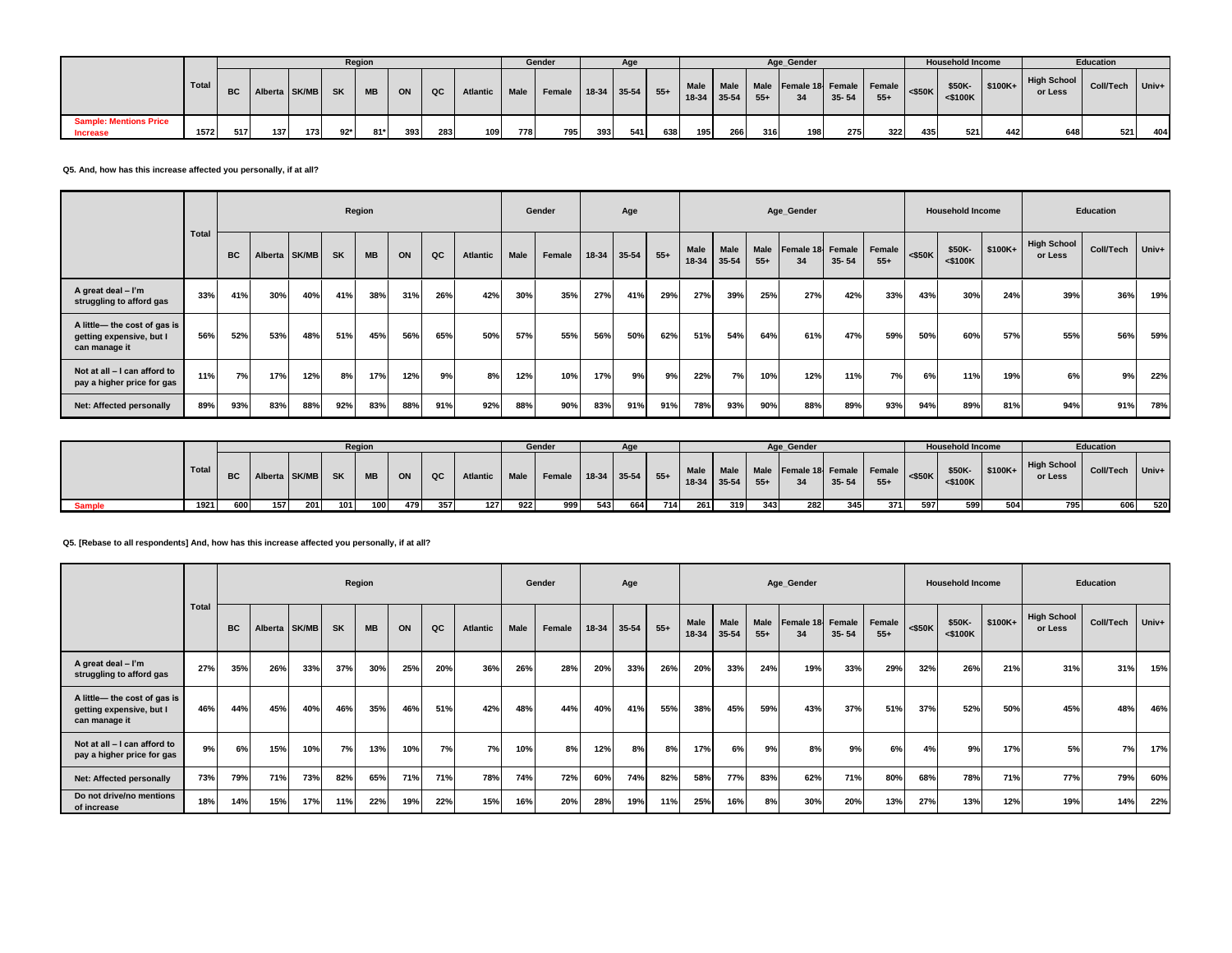|                                                |         |           |               |     |           | Region    |     |     |                  |        | Gender                       |     | Age |     |                          |     |       | Age Gender                         |           |       |           | <b>Household Income</b> |          |                               | <b>Education</b> |       |
|------------------------------------------------|---------|-----------|---------------|-----|-----------|-----------|-----|-----|------------------|--------|------------------------------|-----|-----|-----|--------------------------|-----|-------|------------------------------------|-----------|-------|-----------|-------------------------|----------|-------------------------------|------------------|-------|
|                                                | Total I | <b>BC</b> | Alberta SK/MB |     | <b>SK</b> | <b>MB</b> | ON  | QC  | Atlantic         | Male I | Female   18-34   35-54   55+ |     |     |     | Male Male<br>18-34 35-54 |     | $55+$ | Male Female 18 Female Female<br>34 | $35 - 54$ | $55+$ | $<$ \$50K | \$50K<br>$<$ \$100 $K$  | $$100K+$ | <b>High School</b><br>or Less | <b>Coll/Tech</b> | Univ+ |
| Sample: Been affected a<br>great deal/a little | 1513    | 488       | 130           | 165 | $90*$     | 75*       | 372 | 281 | 105 <sub>1</sub> | 742    | 771                          | 389 | 524 | 600 | 187                      | 265 | 290   | <b>2021</b>                        | 259       | 310   | 428       | 501                     | 403      | 641                           | 499              | 372   |

**Q6. And, have you done any of the following in the last 3 months?**

|                                                         |       |           |               |     |           | Region    |     |             |          |             | Gender |                 | Age       |       |                     |      |               | Age Gender             |           |                        |           | <b>Household Income</b> |         |                               | <b>Education</b> |       |
|---------------------------------------------------------|-------|-----------|---------------|-----|-----------|-----------|-----|-------------|----------|-------------|--------|-----------------|-----------|-------|---------------------|------|---------------|------------------------|-----------|------------------------|-----------|-------------------------|---------|-------------------------------|------------------|-------|
|                                                         | Total | <b>BC</b> | Alberta SK/MB |     | <b>SK</b> | <b>MB</b> | ON  | $_{\rm QC}$ | Atlantic | <b>Male</b> | Female | 18-34           | $35 - 54$ | $55+$ | Male<br>18-34 35-54 | Male | Male<br>$55+$ | Female 18 Female<br>34 | $35 - 54$ | <b>Female</b><br>$55+$ | $<$ \$50K | \$50K-<br>$<$ \$100 $K$ | \$100K+ | <b>High School</b><br>or Less | Coll/Tech        | Univ+ |
| No, I haven't done any of<br>these things               | 41%   | 29%       | 53%           | 54% | 63%       | 45%       | 43% | 36%         | 32%      | 43%         | 38%    | 40 <sup>o</sup> | 41%       | 41%   | 40%                 | 44%  | 44%           | 39%                    | 38%       | 38%                    | 35%       | 41%                     | 47%     | 42%                           | 37%              | 42%   |
| Reduced your daily driving                              | 35%   | 45%       | 31%           | 30% | 26%       | 34%       | 33% | 33%         | 48%      | 32%         | 39%    | 40 <sup>o</sup> | 31%       | 36%   | 35%                 | 28%  | 33%           | 44%                    | 35%       | 39%                    | 42%       | 34%                     | 29%     | 34%                           | 37%              | 35%   |
| Bought less gas                                         | 26%   | 32%       | 16%           | 22% | 18%       | 27%       | 26% | 28%         | 34%      | 26%         | 27%    | 28%             | 24%       | 27%   | 29%                 | 24%  | 25%           | 28%                    | 24%       | 28%                    | 32%       | 26%                     | 21%     | 27%                           | 26%              | 25%   |
| <b>Travelled to a different</b><br>town/city to buy gas | 18%   | 25%       | 10%           | 7%  | 8%        | 6%        | 20% | 22%         | 12%      | 17%         | 19%    | 20%             | 19%       | 17%   | 20%                 | 17%  | 17%           | 19%                    | 22%       | 16%                    | 19%       | 19%                     | 17%     | 17%                           | 22%              | 16%   |
| Used public transit more<br>often                       | 9%    | 13%       | 7%1           | 5%  | 8%        | 2%        | 10% | 11%         | 5%       | 10%         | 9%     | 16%             | 8%        | 6%    | 14%                 | 7%   | 9%            | 17%                    | 10%       | 3%                     | 8%        | 8%                      | 10%     | 7%                            | 7%               | 17%   |
| Travelled across the U.S.<br>border to buy gas          | 7%    | 19%       | 1%।           | 6%  | 2%        | 9%        | 7%  | 1%          | 9%       | 8%          | 6%     | 4%              | 10%       | 6%    | 6%                  | 10%  | 7%            | 3%                     | 9%        | 4%                     | 3%        | 6%                      | 12%     | 7%                            | 7%               | 6%    |

|               |       |           |                  |       |       | Region         |     |     |                 |             | Gender                 |     | Age |     |       |               |       | Age Gender                                   |           |       |           | <b>Household Income</b> |           |                               | Education        |         |
|---------------|-------|-----------|------------------|-------|-------|----------------|-----|-----|-----------------|-------------|------------------------|-----|-----|-----|-------|---------------|-------|----------------------------------------------|-----------|-------|-----------|-------------------------|-----------|-------------------------------|------------------|---------|
|               | Total | <b>BC</b> | Alberta SK/MB SK |       |       | $\blacksquare$ | ON  | QC  | <b>Atlantic</b> | <b>Male</b> | Female 18-34 35-54 55+ |     |     |     |       | $18-34$ 35-54 | $55+$ | Male Male Male Female 18 Female Female<br>34 | $35 - 54$ | $55+$ | $<$ \$50K | \$50K<br>$<$ \$100 $K$  | $ $100K+$ | <b>High School</b><br>or Less | <b>Coll/Tech</b> | $Univ+$ |
| <b>Sample</b> | 1921  | 600       | 157              | 201 l | 101 l | 100            | 479 | 357 | 127             | 922         | 999                    | 543 | 664 | 714 | 261 I | 319           | 343   | 282                                          | 345       | 371   | 597       | 599                     | 504       | 795                           | 606              | 520     |

### **Q6. [Rebase to all respondents] And, have you done any of the following in the last 3 months?**

|                                                         |       |           |               |     |           | Region    |     |     |          |      | Gender |     | Age         |       |                          |                      |                      | Age_Gender      |                     |                 |           | <b>Household Income</b> |          |                               | Education        |       |
|---------------------------------------------------------|-------|-----------|---------------|-----|-----------|-----------|-----|-----|----------|------|--------|-----|-------------|-------|--------------------------|----------------------|----------------------|-----------------|---------------------|-----------------|-----------|-------------------------|----------|-------------------------------|------------------|-------|
|                                                         | Total | <b>BC</b> | Alberta SK/MB |     | <b>SK</b> | <b>MB</b> | ON  | QC  | Atlantic | Male | Female |     | 18-34 35-54 | $55+$ | <b>Male</b><br>$18 - 34$ | <b>Male</b><br>35-54 | <b>Male</b><br>$55+$ | Female 18<br>34 | Female<br>$35 - 54$ | Female<br>$55+$ | $<$ \$50K | \$50K-<br>$<$ \$100K    | $$100K+$ | <b>High School</b><br>or Less | <b>Coll/Tech</b> | Univ+ |
| No, I haven't done any of<br>these things               | 32%   | 23%       | 43%           | 43% | 56%       | 33%       | 33% | 28% | 26%      | 34%  | 30%    | 28% | 32%         | 34%   | 28%                      | 37%                  | 37%                  | 28%             | 29%                 | 31%             | 25%       | 34%                     | 37%      | 34%                           | 31%              | 30%   |
| Reduced your daily driving                              | 28%   | 36%       | 25%           | 24% | 23%       | 25%       | 26% | 26% | 39%      | 25%  | 30%    | 29% | 25%         | 30%   | 25%                      | 23%                  | 28%                  | 32%             | 26%                 | 33%             | 30%       | 28%                     | 23%      | 28%                           | 30%              | 25%   |
| Do not drive/no effect                                  | 21%   | 19%       | 18%           | 20% | 12%       | 27%       | 23% | 22% | 18%      | 20%  | 23%    | 28% | 21%         | 16%   | 28%                      | 17%                  | 15%                  | 28%             | 25%                 | 16%             | 28%       | 16%                     | 20%      | 19%                           | 18%              | 28%   |
| Bought less gas                                         | 21%   | 26%       | 13%           | 18% | 16%       | 19%       | 20% | 21% | 28%      | 21%  | 21%    | 20% | 19%         | 22%   | 21%                      | 20%                  | 21%                  | 20%             | 18%                 | 24%             | 23%       | 22%                     | 17%      | 22%                           | 22%              | 18%   |
| <b>Travelled to a different</b><br>town/city to buy gas | 14%   | 20%       | 8%            | 6%  | 7%        | 5%        | 15% | 17% | 10%      | 14%  | 15%    | 14% | 15%         | 14%   | 14%                      | 14%                  | 14%                  | 14%             | 16%                 | 14%             | 14%       | 16%                     | 13%      | 13%                           | 18%              | 11%   |
| Used public transit more<br>often                       | 7%    | 10%       | 5%            | 4%  | 7%        | 1%        | 8%  | 8%  | 4%       | 8%   | 7%     | 11% | 6% I        | 5%    | 10%                      | 6%                   | 8%                   | 12%             | 7%                  | 3%              | 6%        | 7%                      | 8%       | 6%                            | 6%               | 12%   |
| Travelled across the U.S.<br>border to buy gas          | 5%    | 15%       | 1%            | 4%  | 2%        | 7%        | 5%  | 1%  | 8%       | 6%   | 4%     | 3%  | 7%          | 5%    | 4%                       | 8%                   | 6%                   | 2%              | 7%                  | 4%              | 2%        | 5%                      | 9%       | 5%                            | 6%               | 4%    |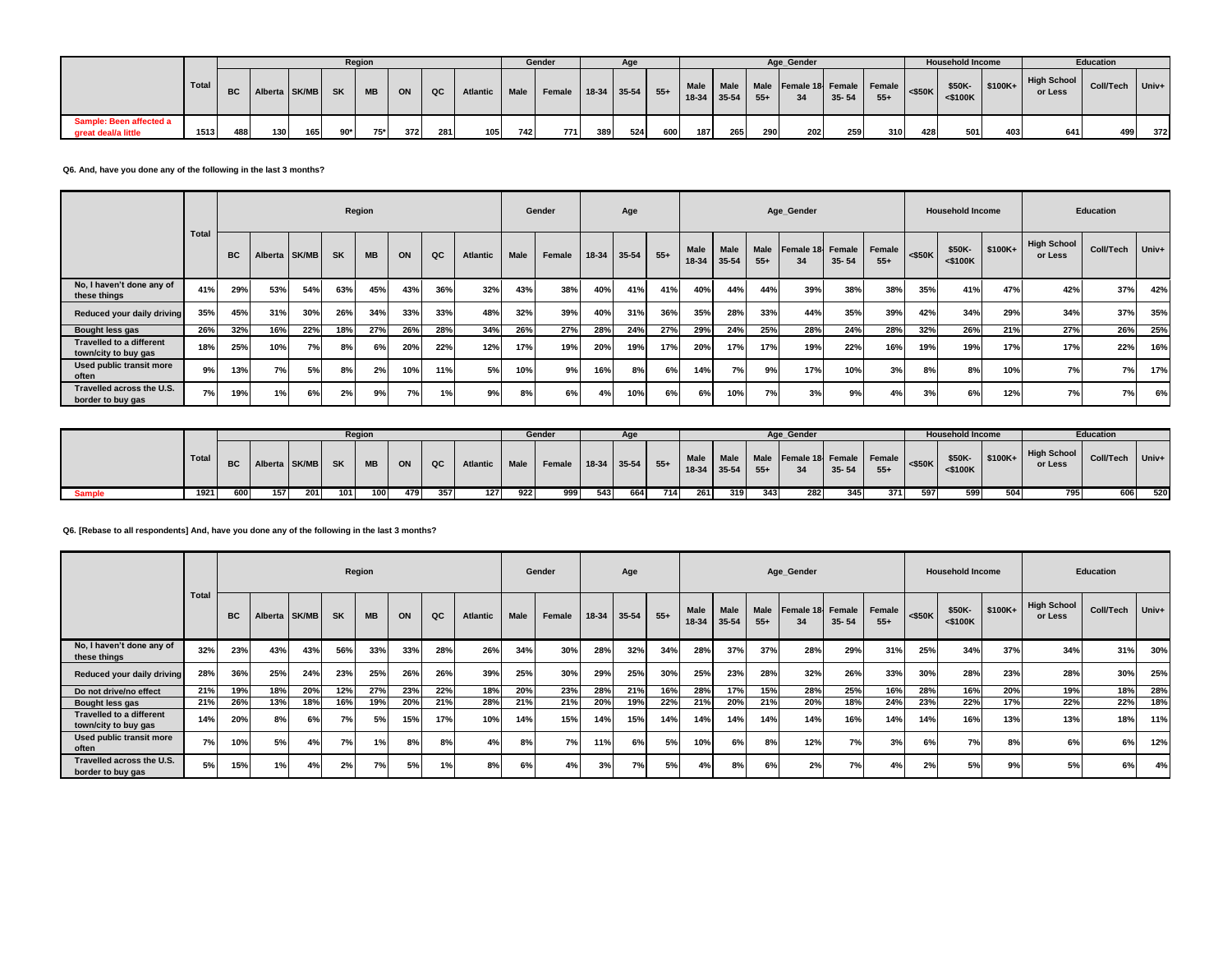|                           |         |           |                  |     |       | Region    |     |      |          |     | Gender                              |     | Age |     |             |           |       | Age Gender                         |           |       |           | <b>Household Income</b> |                             |                        | Education        |       |
|---------------------------|---------|-----------|------------------|-----|-------|-----------|-----|------|----------|-----|-------------------------------------|-----|-----|-----|-------------|-----------|-------|------------------------------------|-----------|-------|-----------|-------------------------|-----------------------------|------------------------|------------------|-------|
|                           | Total I | <b>BC</b> | Alberta SK/MB SK |     |       | <b>MB</b> | ON  | QC   | Atlantic |     | Male   Female   18-34   35-54   55+ |     |     |     | 18-34 35-54 | Male Male | $55+$ | Male Female 18 Female Female<br>34 | $35 - 54$ | $55+$ | $<$ \$50K | \$50K<br>$<$ \$100 $K$  | $\sqrt{\frac{100K+1}{100}}$ | High School<br>or Less | <b>Coll/Tech</b> | Univ+ |
| <b>Sample: Exclude BC</b> | 1670    |           | 157              | 201 | 101 l | 100       | 479 | 3571 | 127      | 802 | 868                                 | 473 | 580 | 617 | 227         | 278       | 296   | 246                                | 301       | 321   | 523       | 524                     | 440                         | 691                    | 532              | 447   |

**Q7ROC. Which statement best describes how you feel about the current rise in gas prices?**

|                                                                             |              |           |         |       |           | Region    |     |     |                 |             | Gender |       | Age       |       |               |                          |                      | Age_Gender                    |           |       |           | <b>Household Income</b> |         |                               | Education |       |
|-----------------------------------------------------------------------------|--------------|-----------|---------|-------|-----------|-----------|-----|-----|-----------------|-------------|--------|-------|-----------|-------|---------------|--------------------------|----------------------|-------------------------------|-----------|-------|-----------|-------------------------|---------|-------------------------------|-----------|-------|
|                                                                             | <b>Total</b> | <b>BC</b> | Alberta | SK/MB | <b>SK</b> | <b>MB</b> | ON  | QC  | <b>Atlantic</b> | <b>Male</b> | Female | 18-34 | $35 - 54$ | $55+$ | Male<br>18-34 | <b>Male</b><br>$35 - 54$ | <b>Male</b><br>$55+$ | Female 18 Female Female<br>34 | $35 - 54$ | $55+$ | $<$ \$50K | \$50K-<br>$<$ \$100 $K$ | \$100K+ | <b>High School</b><br>or Less | Coll/Tech | Univ+ |
| Gas prices rise and fall all<br>the time; this is just a<br>temporary spike | 30%          |           | 33%     | 20%   | 17%       | 22%       | 29% | 31% | 33%             | 32%         | 28%    | 38%   | 27%       | 26%   | 37%           | 30%                      | 29%                  | 39%                           | 23%       | 24%   | 29%       | 27%                     | 38%     | 27%                           | 30%       | 35%   |
| This is a sign of a more<br>permanent increase in<br>average gas prices     | 70%          |           | 67%     | 80%   | 83%       | 78%       | 71% | 69% | 67%             | 68%         | 72%    | 62%   | 73%       | 74%   | 63%           | 70%                      | 71%                  | 61%                           | 77%       | 76%   | 71%       | 73%                     | 62%     | 73%                           | 70%       | 65%   |

|            |       | Region |                  |  |    |           |    |    |          |             | Gender                 |     | Age |     |     |                          |       | Age Gender                         |           |       |              | <b>Household Income</b> |                |                               | <b>Education</b> |       |
|------------|-------|--------|------------------|--|----|-----------|----|----|----------|-------------|------------------------|-----|-----|-----|-----|--------------------------|-------|------------------------------------|-----------|-------|--------------|-------------------------|----------------|-------------------------------|------------------|-------|
|            | Total |        | BC Alberta SK/MB |  | SK | <b>MB</b> | ON | QC | Atlantic | <b>Male</b> | Female 18-34 35-54 55+ |     |     |     |     | Male Male<br>18-34 35-54 | $55+$ | Male Female 18 Female Female<br>34 | $35 - 54$ | $55+$ | $\leq$ \$50K | \$50K-<br><\$100K       | $\sim$ \$100K+ | <b>High School</b><br>or Less | Coll/Tech        | Univ+ |
| Sample: BC | 600   | 600    |                  |  |    |           |    |    |          | 293         | 307                    | 140 | 218 | 242 | 71* | 102                      | 120   | 69*                                | 116       | 122   | 174          | 181                     | 159            | 221                           | 204              | 175   |

**Q7BC. Which statement best describes how you feel about the current rise in gas prices?**

|                                                                             |       |           |               |           | Region    |    |    |          |      | Gender |     | Age         |       |      |                     |               | Age_Gender             |           |                 |           | <b>Household Income</b> |          |                        | Education |       |
|-----------------------------------------------------------------------------|-------|-----------|---------------|-----------|-----------|----|----|----------|------|--------|-----|-------------|-------|------|---------------------|---------------|------------------------|-----------|-----------------|-----------|-------------------------|----------|------------------------|-----------|-------|
|                                                                             | Total | <b>BC</b> | Alberta SK/MB | <b>SK</b> | <b>MB</b> | ON | QC | Atlantic | Male | Female |     | 18-34 35-54 | $55+$ | Male | Male<br>18-34 35-54 | Male<br>$55+$ | Female 18 Female<br>34 | $35 - 54$ | Female<br>$55+$ | $<$ \$50K | \$50K-<br>$<$ \$100K    | $$100K+$ | High School<br>or Less | Coll/Tech | Univ+ |
| Gas prices rise and fall all<br>the time; this is just a<br>temporary spike | 19%   | 19%       |               |           |           |    |    |          | 18%  | 19%    | 21% | 21%         | 15%   | 22%  | 24%                 | 11%           | 20%                    | 18%       | 19%             | 19%       | 16%                     | 21%      | 18%                    | 17%       | 22%   |
| This is a sign of a more<br>permanent increase in<br>average gas prices     | 81%   | 81%       |               |           |           |    |    |          | 82%  | 81%    | 79% | 79%         | 85%   | 78%  | 76%                 | 89%           | 80%                    | 82%       | 81%             | 81%       | 84%                     | 79%      | 82%                    | 83%       | 78%   |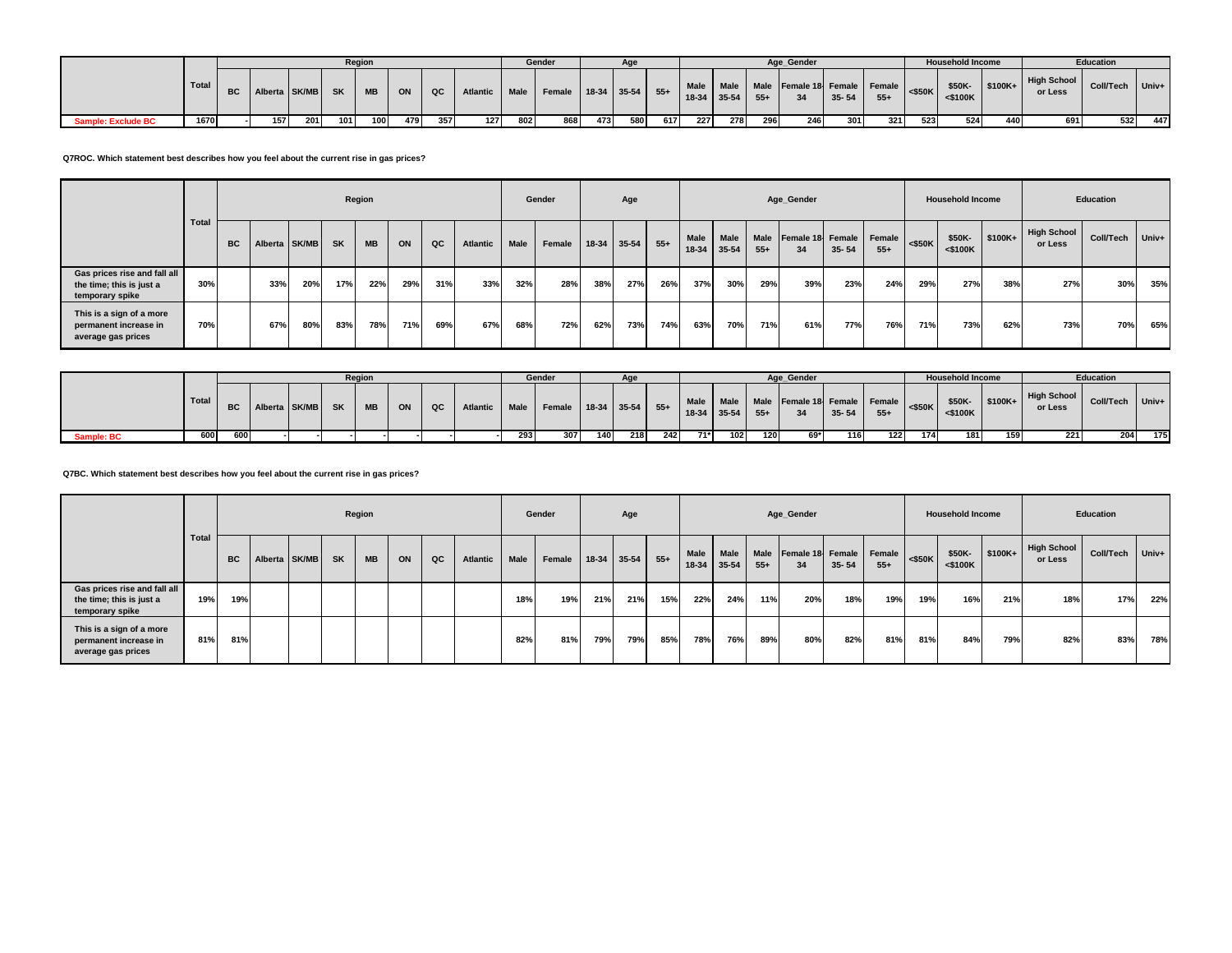|               |       |     |                           |             |       | Region         |     |     |                 |      | Gender                      |     |     |     |       |               |       | Age Gender                                               |           |       |                         | <b>Household Income</b> |          |                        | <b>Education</b> |         |
|---------------|-------|-----|---------------------------|-------------|-------|----------------|-----|-----|-----------------|------|-----------------------------|-----|-----|-----|-------|---------------|-------|----------------------------------------------------------|-----------|-------|-------------------------|-------------------------|----------|------------------------|------------------|---------|
|               | Total |     | BC   Alberta   SK/MB   SK |             |       | $\blacksquare$ | ON  | QC  | <b>Atlantic</b> |      | Male Female 18-34 35-54 55+ |     |     |     |       | $18-34$ 35-54 | $55+$ | Male   Male   Male   Female 18   Female   Female  <br>34 | $35 - 54$ | $55+$ | $\left  \right $ <\$50K | \$50K<br>$<$ \$100 $K$  | $$100K+$ | High School<br>or Less | <b>Coll/Tech</b> | $Univ+$ |
| <b>Sample</b> | 1921  | 600 | 157                       | <b>2011</b> | 101 l | 100            | 479 | 357 | 127             | 9221 | 999                         | 543 | 664 | 714 | 261 I | 319           | 343   | 282                                                      | 345       | 371   | 597                     | 599                     | 504      | 795                    | 606              | 520     |

**Q7. [Total Canada] Which statement best describes how you feel about the current rise in gas prices?**

|                                                                             |              |           |               |     |           | Region    |     |     |          |      | Gender |     | Age         |       |                      |               |               | Age_Gender                    |           |       |           | <b>Household Income</b> |          |                               | Education |       |
|-----------------------------------------------------------------------------|--------------|-----------|---------------|-----|-----------|-----------|-----|-----|----------|------|--------|-----|-------------|-------|----------------------|---------------|---------------|-------------------------------|-----------|-------|-----------|-------------------------|----------|-------------------------------|-----------|-------|
|                                                                             | <b>Total</b> | <b>BC</b> | Alberta SK/MB |     | <b>SK</b> | <b>MB</b> | ON  | QC  | Atlantic | Male | Female |     | 18-34 35-54 | $55+$ | <b>Male</b><br>18-34 | Male<br>35-54 | Male<br>$55+$ | Female 18 Female Female<br>34 | $35 - 54$ | $55+$ | $<$ \$50K | \$50K-<br>$<$ \$100K    | $$100K+$ | <b>High School</b><br>or Less | Coll/Tech | Univ+ |
| Gas prices rise and fall all<br>the time; this is just a<br>temporary spike | 28%          | 19%       | 33%           | 20% | 17%       | 22%       | 29% | 31% | 33%      | 30%  | 27%    | 36% | 26%         | 25%   | 35%                  | 30%           | 27%           | 37%                           | 23%       | 23%   | 27%       | 25%                     | 36%      | 25%                           | 28%       | 33%   |
| This is a sign of a more<br>permanent increase in<br>average gas prices     | 72%          | 81%       | 67%           | 80% | 83%       | 78%       | 71% | 69% | 67%      | 70%  | 73%    | 64% | 74%         | 75%   | 65%                  | 70%           | 73%           | 63%                           | 77%       | 77%   | 73%       | 75%                     | 64%      | 75%                           | 72%       | 67%   |

## **Q8. And, what do you think are the biggest reasons for the current rise in gas prices?**

|                                                               |              |           |     |               |           | Region    |     |     |                 |             | Gender |     | Age         |       |                      |                      |               | Age_Gender      |                     |                 |           | <b>Household Income</b> |         |                               | <b>Education</b> |           |
|---------------------------------------------------------------|--------------|-----------|-----|---------------|-----------|-----------|-----|-----|-----------------|-------------|--------|-----|-------------|-------|----------------------|----------------------|---------------|-----------------|---------------------|-----------------|-----------|-------------------------|---------|-------------------------------|------------------|-----------|
|                                                               | <b>Total</b> | <b>BC</b> |     | Alberta SK/MB | <b>SK</b> | <b>MB</b> | ON  | QC  | <b>Atlantic</b> | <b>Male</b> | Female |     | 18-34 35-54 | $55+$ | <b>Male</b><br>18-34 | <b>Male</b><br>35-54 | Male<br>$55+$ | Female 18<br>34 | Female<br>$35 - 54$ | Female<br>$55+$ | $<$ \$50K | \$50K-<br>$<$ \$100K    | \$100K+ | <b>High School</b><br>or Less | Coll/Tech        | $ $ Univ+ |
| Government taxes (e.g.<br>transit tax, carbon tax etc.)       | 54%          | 51%       | 59% | 70%           | 72%       | 69%       | 58% | 41% | 55%             | 56%         | 52%    | 43% | 55%         | 61%   | 45%                  | 59%                  | 62%           | 41%             | 52%                 | 59%             | 53%       | 53%                     | 53%     | 62%                           | 53%              | 42%       |
| <b>Big oil companies looking</b><br>for higher profits        | 40%          | 48%       | 26% | 31%           | 22%       | 39%       | 34% | 59% | 33%             | 44%         | 37%    | 36% | 44%         | 41%   | 40%                  | 45%                  | 45%           | 32%             | 42%                 | 37%             | 45%       | 42%                     | 38%     | 40%                           | 44%              | 37%       |
| Dependence on foreign<br>oil/lack of refining capacity        | 28%          | 39%       | 44% | 30%           | 39%       | 22%       | 27% | 14% | 34%             | 29%         | 27%    | 26% | 26%         | 31%   | 30%                  | 29%                  | 29%           | 22%             | 24%                 | 34%             | 23%       | 28%                     | 32%     | 27%                           | 30%              | 28%       |
| Low value of the Canadian<br>dollar versus the U.S.<br>dollar | 16%          | 11%       | 17% | 9%            | 8%        | 9%        | 17% | 17% | 15%             | 16%         | 16%    | 20% | 12%         | 16%   | 18%                  | 11%                  | 18%           | 22%             | 13%                 | 13%             | 18%       | 15%                     | 14%     | 14%                           | 14%              | 20%       |
| Lack of investment in<br>renewable energy sources             | 15%          | 15%       | 12% | 14%           | 14%       | 15%       | 19% | 10% | 15%             | 13%         | 17%    | 27% | 11%         | 9%    | 28%                  | 6%                   | 7%            | 26%             | 16%                 | 11%             | 14%       | 14%                     | 15%     | 10%                           | 11%              | 26%       |
| Increased demand for<br>gasoline                              | 8%           | 7%        | 12% | 5%            | 6%        | 4%        | 5%  | 12% | 9%              | 8%          | 9%     | 10% | 8%          | 7%    | 7%                   | 8%                   | 8%            | 12%             | 9%                  | 5%              | 9%        | 8%                      | 8%      | 8%                            | 8%               | 10%       |
| <b>Global oil supply</b><br>shortages                         | 5%           | 5%        | 5%  | 2%            | 3%        | 1%        | 5%  | 6%  | 5%              | 4%          | 6%     | 9%  | 3%          | 4%    | 7%                   | 3%                   | 4%            | 11%             | 4%                  | 4%              | 6%        | 5%                      | 4%      | 4%                            | 5%               | 8%        |
| Other:                                                        | 5%           | 4%        | 5%  | 4%            | 5%        | 4%        | 5%  | 5%  | 2%              | 5%          | 4%     | 6%  | 5%          | 4%    | 5%                   | 6%                   | 4%            | 6%              | 4%                  | 3%              | 4%        | 5%                      | 6%      | 4%                            | 4%               | 6%        |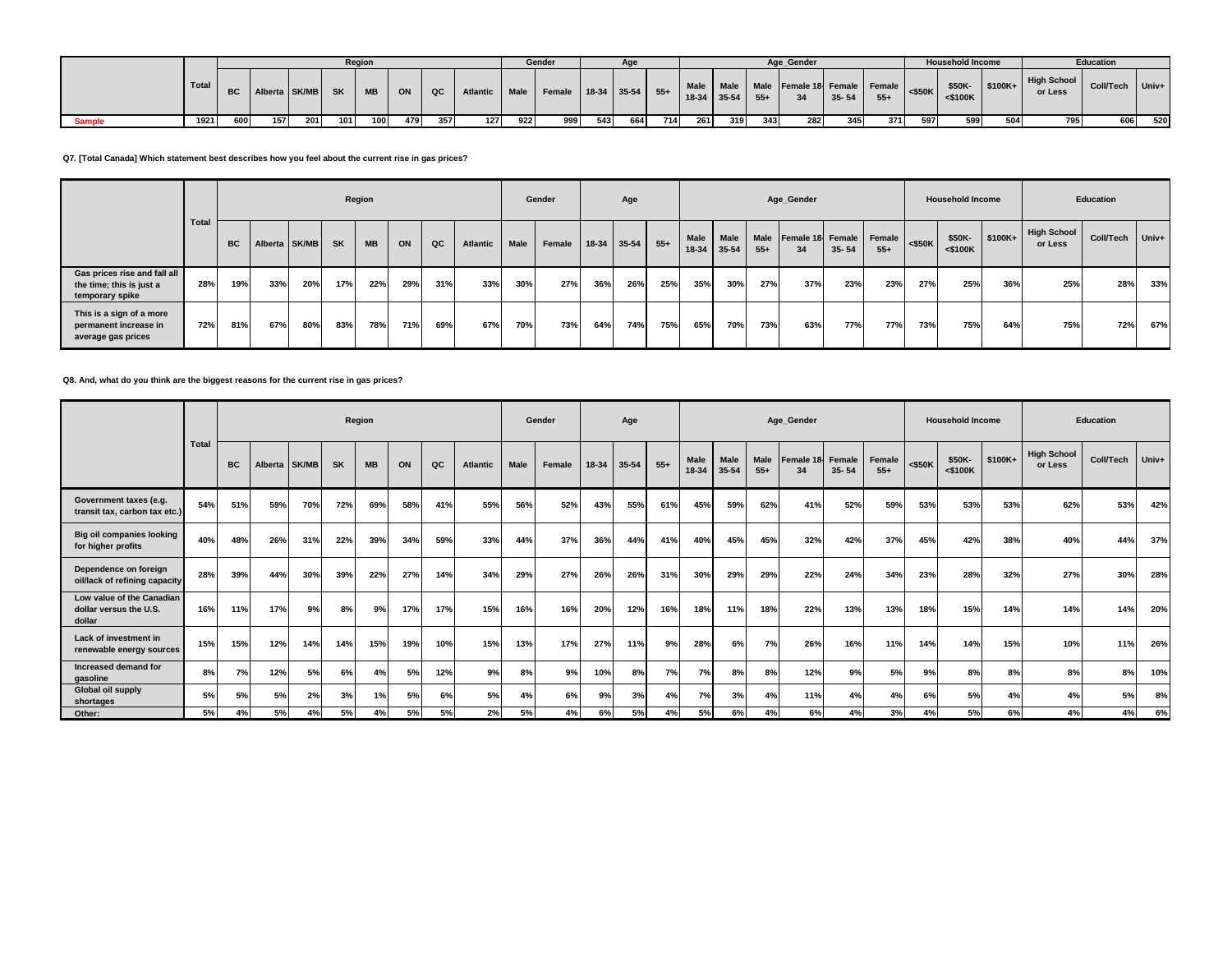#### **Q8b. Of these three, which do you think is most responsible for the current rise in gas prices?**

|                                             |              |           |               |     |           | Region    |     |     |                 |             | Gender |     | Age         |         |                   |                      |                      | Age_Gender                    |           |       |           | <b>Household Income</b> |          |                               | Education |       |
|---------------------------------------------|--------------|-----------|---------------|-----|-----------|-----------|-----|-----|-----------------|-------------|--------|-----|-------------|---------|-------------------|----------------------|----------------------|-------------------------------|-----------|-------|-----------|-------------------------|----------|-------------------------------|-----------|-------|
|                                             | <b>Total</b> | <b>BC</b> | Alberta SK/MB |     | <b>SK</b> | <b>MB</b> | ON  | QC  | <b>Atlantic</b> | <b>Male</b> | Female |     | 18-34 35-54 | $1.55+$ | Male<br>$18 - 34$ | <b>Male</b><br>35-54 | <b>Male</b><br>$55+$ | Female 18 Female Female<br>34 | $35 - 54$ | $55+$ | $<$ \$50K | \$50K-<br>$<$ \$100K    | $$100K+$ | <b>High School</b><br>or Less | Coll/Tech | Univ+ |
| <b>Government taxes</b>                     | 43%          | 37%       | 47%           | 58% | 63%       | 54%       | 51% | 27% | 44%             | 43%         | 43%    | 28% | 46%         | 51%     | 31%               | 47%                  | 49%                  | 25%                           | 45%       | 53%   | 41%       | 43%                     | 43%      | 54%                           | 41%       | 29%   |
| Oil companies' desire to<br>maximize profit | 39%          | 47%       | 24%           | 30% | 20%       | 39%       | 33% | 55% | 34%             | 39%         | 39%    | 45% | 41%         | 32%     | 44%               | 41%                  | 34%                  | 47%                           | 42%       | 31%   | 43%       | 42%                     | 34%      | 33%                           | 42%       | 45%   |
| <b>Economic market forces</b>               | 18%          | 16%       | 29%           | 12% | 17%       | 7%        | 16% | 18% | 22%             | 18%         | 18%    | 27% | 13%         | 16%     | 25%               | 12%                  | 17%                  | 28%                           | 13%       | 16%   | 16%       | 16%                     | 24%      | 13%                           | 17%       | 26%   |

**Q9. Agreement- Public transit is convenient where I live**

|                            |       |           |               |     |           | Region    |     |     |          |      | Gender |             | Age |       |                        |                          |                      | Age_Gender             |           |                 |           | <b>Household Income</b> |         |                               | Education |       |
|----------------------------|-------|-----------|---------------|-----|-----------|-----------|-----|-----|----------|------|--------|-------------|-----|-------|------------------------|--------------------------|----------------------|------------------------|-----------|-----------------|-----------|-------------------------|---------|-------------------------------|-----------|-------|
|                            | Total | <b>BC</b> | Alberta SK/MB |     | <b>SK</b> | <b>MB</b> | ON  | QC  | Atlantic | Male | Female | 18-34 35-54 |     | $55+$ | <b>Male</b><br>$18-34$ | <b>Male</b><br>$35 - 54$ | <b>Male</b><br>$55+$ | Female 18 Female<br>34 | $35 - 54$ | Female<br>$55+$ | $<$ \$50K | \$50K-<br>$<$ \$100K    | \$100K+ | <b>High School</b><br>or Less | Coll/Tech | Univ+ |
| <b>Strongly agree</b>      | 14%   | 16%       | 6%            | 9%  | 5%        | 12%       | 10% | 25% | 6%       | 13%  | 14%    | 17%         | 14% | 10%   | 20%                    | 12%                      | 8%                   | 15%                    | 16%       | 13%             | 19%       | 12%                     | 11%     | $11\%$                        | 13%       | 18%   |
| Agree                      | 24%   | 25%       | 28%           | 20% | 12%       | 27%       | 27% | 22% | 13%      | 25%  | 23%    | 28%         | 22% | 23%   | 30%                    | 23%                      | 24%                  | 26%                    | 21%       | 22%             | 24%       | 22%                     | 25%     | 23%                           | 19%       | 32%   |
| Neither agree nor disagree | 14%   | 14%       | 12%           | 11% | 7%        | 15%       | 15% | 14% | 17%      | 15%  | 14%    | 10%         | 15% | 17%   | 10%                    | 15%                      | 18%                  | 11%                    | 14%       | 17%             | 17%       | 14%                     | 11%     | 16%                           | 14%       | 13%   |
| <b>Disagree</b>            | 19%   | 20%       | 17%           | 16% | 19%       | 13%       | 18% | 19% | 20%      | 18%  | 19%    | 21%         | 17% | 19%   | 18%                    | 17%                      | 20%                  | 23%                    | 16%       | 17%             | 16%       | 20%                     | 21%     | 18%                           | 19%       | 18%   |
| <b>Strongly disagree</b>   | 29%   | 25%       | 37%           | 44% | 57%       | 32%       | 30% | 19% | 45%      | 29%  | 30%    | 24%         | 33% | 30%   | 23%                    | 33%                      | 29%                  | 25%                    | 33%       | 32%             | 24%       | 32%                     | 31%     | 31%                           | 35%       | 20%   |
| Top2box                    | 38%   | 41%       | 34%           | 29% | 17%       | 40%       | 37% | 48% | 18%      | 38%  | 37%    | 45%         | 36% | 33%   | 49%                    | 36%                      | 32%                  | 42%                    | 36%       | 35%             | 43%       | 34%                     | 36%     | 34%                           | 32%       | 50%   |
| Bottom2box                 | 48%   | 45%       | 54%           | 60% | 76%       | 45%       | 48% | 38% | 65%      | 47%  | 49%    | 44%         | 49% | 49%   | 41%                    | 50%                      | 50%                  | 47%                    | 49%       | 49%             | 40%       | 52%                     | 53%     | 49%                           | 55%       | 38%   |

### **Q9. Agreement- Rising gas prices where I live have made it harder for me to afford necessities**

|                            |              |           |         |       |           | Region    |     |     |                 |             | Gender |       | Age   |       |                      |                          |               | Age_Gender                    |           |       |           | <b>Household Income</b> |          |                               | <b>Education</b> |       |
|----------------------------|--------------|-----------|---------|-------|-----------|-----------|-----|-----|-----------------|-------------|--------|-------|-------|-------|----------------------|--------------------------|---------------|-------------------------------|-----------|-------|-----------|-------------------------|----------|-------------------------------|------------------|-------|
|                            | <b>Total</b> | <b>BC</b> | Alberta | SK/MB | <b>SK</b> | <b>MB</b> | ON  | QC  | <b>Atlantic</b> | <b>Male</b> | Female | 18-34 | 35-54 | $55+$ | <b>Male</b><br>18-34 | <b>Male</b><br>$35 - 54$ | Male<br>$55+$ | Female 18 Female Female<br>34 | $35 - 54$ | $55+$ | $<$ \$50K | \$50K-<br>$<$ \$100K    | $$100K+$ | <b>High School</b><br>or Less | Coll/Tech        | Univ+ |
| <b>Strongly agree</b>      | 16%          | 22%       | 16%     | 19%   | 22%       | 16%       | 16% | 11% | 27%             | 17%         | 16%    | 13%   | 22%   | 14%   | 13%                  | 24%                      | 13%           | 13%                           | 19%       | 15%   | 20%       | 16%                     | 11%      | 20%                           | 20%              | 8%    |
| Agree                      | 28%          | 29%       | 33%     | 36%   | 37%       | 35%       | 30% | 19% | 25%             | 25%         | 30%    | 26%   | 32%   | 25%   | 24%                  | 29%                      | 23%           | 29%                           | 35%       | 26%   | 26%       | 31%                     | 27%      | 31%                           | 29%              | 20%   |
| Neither agree nor disagree | 27%          | 27%       | 22%     | 25%   | 23%       | 27%       | 26% | 30% | 26%             | 26%         | 27%    | 24%   | 22%   | 33%   | 19%                  | 22%                      | 35%           | 28%                           | 23%       | 31%   | 28%       | 25%                     | 24%      | 28%                           | 26%              | 26%   |
| <b>Disagree</b>            | 16%          | 14%       | 15%     | 11%   | 11%       | 11%       | 14% | 21% | 17%             | 16%         | 16%    | 16%   | 15%   | 18%   | 18%                  | 14%                      | 17%           | 15%                           | 15%       | 18%   | 15%       | 15%                     | 20%      | 13%                           | 14%              | 25%   |
| <b>Strongly disagree</b>   | 13%          | 9%        | 14%     | 9%    | 7%        | 11%       | 14% | 18% | 5%              | 16%         | 11%    | 20%   | 10%   | 11%   | 26%                  | 11%                      | 13%           | 15%                           | 8%        | 9%    | 11%       | 13%                     | 19%      | 9%                            | 11%              | 22%   |
| Top2box                    | 44%          | 50%       | 49%     | 55%   | 59%       | 51%       | 46% | 30% | 52%             | 42%         | 46%    | 40%   | 53%   | 39%   | 37%                  | 53%                      | 35%           | 42%                           | 54%       | 42%   | 46%       | 47%                     | 38%      | 51%                           | 49%              | 28%   |
| Bottom2box                 | 29%          | 23%       | 29%     | 20%   | 18%       | 22%       | 28% | 40% | 22%             | 32%         | 27%    | 36%   | 24%   | 29%   | 43%                  | 25%                      | 30%           | 30%                           | 23%       | 28%   | 26%       | 28%                     | 38%      | 21%                           | 25%              | 47%   |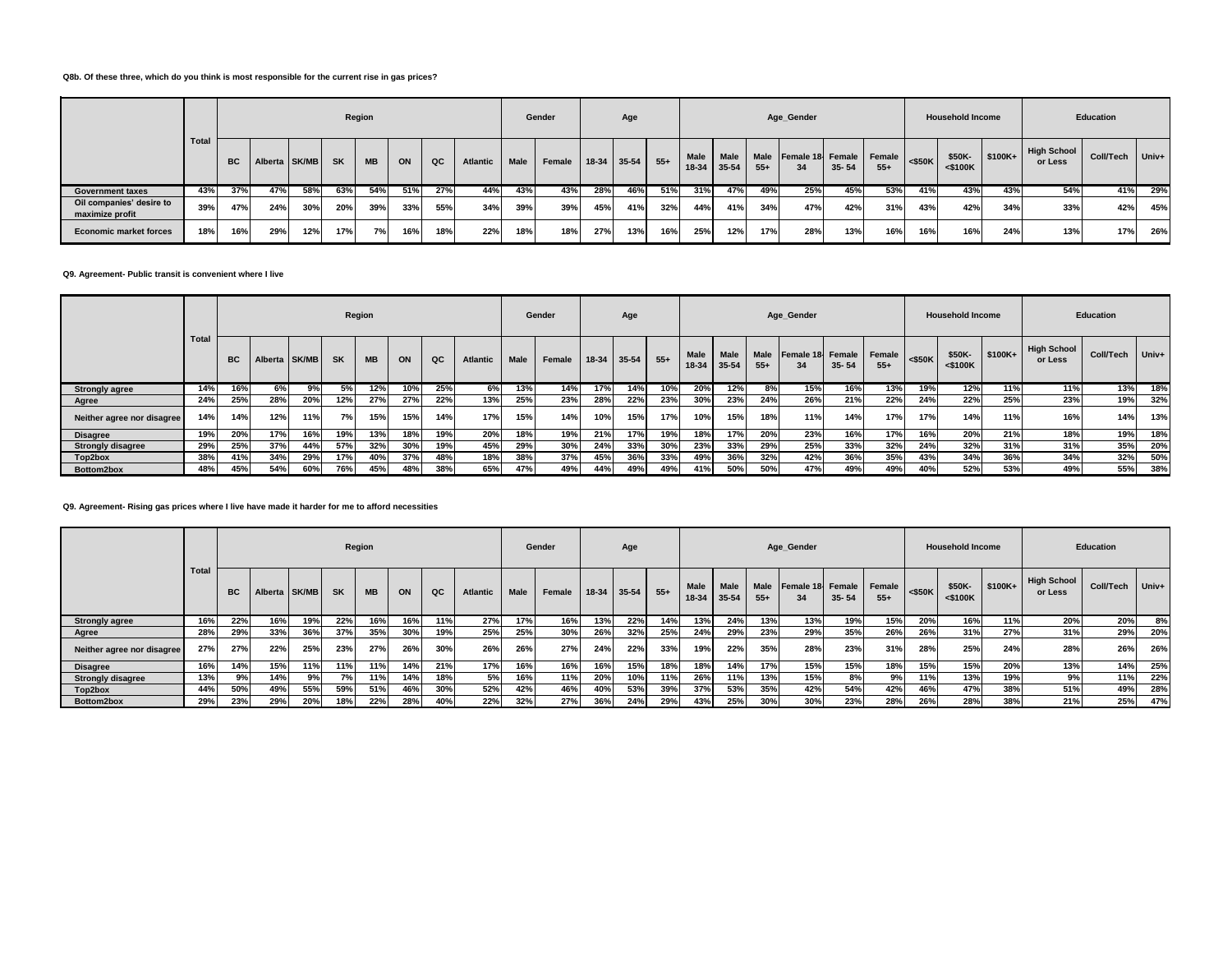### **Q9. Agreement- I have quit or changed jobs because I could no longer afford the cost of commuting**

|                            |       |           |         |              |           | Region    |     |     |          |             | Gender |           | Age       |       |                      |                      |               | Age Gender             |           |                 |           | <b>Household Income</b> |         |                          | Education |       |
|----------------------------|-------|-----------|---------|--------------|-----------|-----------|-----|-----|----------|-------------|--------|-----------|-----------|-------|----------------------|----------------------|---------------|------------------------|-----------|-----------------|-----------|-------------------------|---------|--------------------------|-----------|-------|
|                            | Total | <b>BC</b> | Alberta | <b>SK/MB</b> | <b>SK</b> | <b>MB</b> | ON  | QC  | Atlantic | <b>Male</b> | Female | $18 - 34$ | $35 - 54$ | $55+$ | <b>Male</b><br>18-34 | <b>Male</b><br>35-54 | Male<br>$55+$ | Female 18 Female<br>34 | $35 - 54$ | Female<br>$55+$ | $<$ \$50K | \$50K-<br>$<$ \$100K    | \$100K+ | High School  <br>or Less | Coll/Tech | Univ+ |
| <b>Strongly agree</b>      | 3%    | 3%        | 2%      | 1%1          | 3%        |           | 2%  | 5%  | 1%       | 2%          | 3%     | 4%        | 3%        | 2%    | 3%                   | 3%                   |               | 5%                     | 3%        | 3%              | 4%        | 3%                      | 2%      | 4%                       | 2%        | 2%    |
| Agree                      | 6%    | 5%        | 6%      | 5%           | 5%        | 5%        | 6%  | 7%  | 4%       | 6%          | 6%     | 6%        | 8%        | 4%    | 6%                   | 8%                   |               | 6%                     | 9%        | 3%              | 8%        | 5%                      | 5%      | 6%                       | 7%        | 5%    |
| Neither agree nor disagree | 23%   | 26%       | 25%     | 25%          | 21%       | 28%       | 23% | 19% | 23%      | 21%         | 25%    | 13%       | 22%       | 31%   | 12%                  | 18%                  | 30%           | 13%                    | 27%       | 33%             | 28%       | 23%                     | 17%     | 27%                      | 25%       | 14%   |
| <b>Disagree</b>            | 27%   | 26%       | 30%     | 26%          | 26%       | 25%       | 29% | 20% | 39%      | 28%         | 27%    | 31%       | 26%       | 26%   | 24%                  | 30%                  | 28%           | 37%                    | 22%       | 24%             | 23%       | 31%                     | 27%     | 28%                      | 26%       | 27%   |
| <b>Strongly disagree</b>   | 41%   | 40%       | 37%     | 43%          | 45%       | 42%       | 39% | 49% | 32%      | 44%         | 39%    | 47%       | 41%       | 37%   | 56%                  | 42%                  | 37%           | 39%                    | 40%       | 37%             | 37%       | 38%                     | 50%     | 35%                      | 40%       | 52%   |
| Top2box                    | 9%    | 8%        | 8%      | 6%           | 8%        | 5%        | 8%  | 12% | 6%       | 8%          | 9%     | 10%       | 11%       | 6%    | 8%                   | 10%                  | 6%            | 11%                    | 12%       | 6%              | 11%       | 7%                      | 7%      | 10%                      | 9%        | 7%    |
| Bottom2box                 | 68%   | 66%       | 68%     | 69%          | 71%       | 67%       | 68% | 69% | 71%      | 71%         | 66%    | 78%       | 67%       | 63%   | 80%                  | 72%                  | 64%           | 76%                    | 62%       | 61%             | 61%       | 70%                     | 76%     | 63%                      | 66%       | 79%   |

|            |       |           |               |           | Region    |    |    |                 |     | Gender                 |     |     |     |               |     |       | Age Gender                                   |           |       |           | <b>Household Income</b> |          |                        | <b>Education</b> |     |
|------------|-------|-----------|---------------|-----------|-----------|----|----|-----------------|-----|------------------------|-----|-----|-----|---------------|-----|-------|----------------------------------------------|-----------|-------|-----------|-------------------------|----------|------------------------|------------------|-----|
|            | Total | <b>BC</b> | Alberta SK/MB | <b>SK</b> | <b>MB</b> | ON | QC | Atlantic   Male |     | Female 18-34 35-54 55+ |     |     |     | $18-34$ 35-54 |     | $55+$ | Male Male Male Female 18 Female Female<br>34 | $35 - 54$ | $55+$ | $<$ \$50K | \$50K<br>$<$ \$100 $K$  | $$100K+$ | High School<br>or Less | Coll/Tech Univ+  |     |
| Sample: BC | 600 I | 600       |               |           |           |    |    |                 | 293 | 307                    | 140 | 218 | 242 | $71*$         | 102 | 120   | 69*                                          | 116       | 122   | 174       | 181                     | 159      | 221                    | 204              | 175 |

**Q9. Agreement- The NDP government in B.C. under John Horgan isn't doing enough to address high gas prices**

|                            |       |                                                                  |  |  |  | Region |                 |      |        | Gender      |     | Age   |               |                      |                      |                               | Age_Gender |       |           |                         | <b>Household Income</b> |                               |           | Education |     |
|----------------------------|-------|------------------------------------------------------------------|--|--|--|--------|-----------------|------|--------|-------------|-----|-------|---------------|----------------------|----------------------|-------------------------------|------------|-------|-----------|-------------------------|-------------------------|-------------------------------|-----------|-----------|-----|
|                            | Total | QC<br>Alberta SK/MB<br><b>SK</b><br><b>MB</b><br>ON<br><b>BC</b> |  |  |  |        | <b>Atlantic</b> | Male | Female | 18-34 35-54 |     | $55+$ | Male<br>18-34 | <b>Male</b><br>35-54 | <b>Male</b><br>$55+$ | Female 18 Female Female<br>34 | $35 - 54$  | $55+$ | $<$ \$50K | \$50K-<br>$<$ \$100 $K$ | \$100K+                 | <b>High School</b><br>or Less | Coll/Tech | Univ+     |     |
| <b>Strongly agree</b>      | 40%   | 40%                                                              |  |  |  |        |                 |      | 45%    | 35%         | 30% | 40%   | 46%           | 36%                  | 45%                  | 51%                           | 25%        | 36%   | 41%       | 36%                     | 39%                     | 44%                           | 42%       | 44%       | 32% |
| Agree                      | 20%   | 20%                                                              |  |  |  |        |                 |      | 18%    | 22%         | 24% | 18%   | 18%           | 19%                  | 17%                  | 18%                           | 29%        | 19%   | 19%       | 22%                     | 16%                     | 22%                           | 19%       | 22%       | 19% |
| Neither agree nor disagree | 23%   | 23%                                                              |  |  |  |        |                 |      | 16%    | 29%         | 25% | 25%   | 19%           | 21%                  | 16%                  | 13%                           | 30%        | 32%   | 25%       | 28%                     | 23%                     | 15%                           | 25%       | 18%       | 24% |
| <b>Disagree</b>            | 11%   | 11%                                                              |  |  |  |        |                 |      | 11%    | 10%         | 14% | 9%    | 10%           | 13%                  | 12%                  | 10%                           | 14%        | 6%    | 11%       | 10%                     | 10%                     | 14%                           | 8%        | 10%       | 15% |
| <b>Strongly disagree</b>   | 7%    | 7%                                                               |  |  |  |        |                 |      | 10%    | 5%          | 7%  | 9%    | 6%            | 11%                  | 10%                  | 8%                            | 3%         | 7%    | 5%        | 5%                      | 12%                     | 6%                            | 6%        | 5%        | 11% |
| Top2box                    | 59%   | 59%                                                              |  |  |  |        |                 |      | 63%    | 56%         | 54% | 58%   | 64%           | 55%                  | 62%                  | 69%                           | 53%        | 54%   | 60%       | 58%                     | 55%                     | 65%                           | 61%       | 66%       | 51% |
| Bottom2box                 | 18%   | 18%                                                              |  |  |  |        |                 |      | 21%    | 15%         | 20% | 17%   | 17%           | 24%                  | 22%                  | 18%                           | 17%        | 13%   | 15%       | 14%                     | 22%                     | 20%                           | 14%       | 16%       | 25% |

# **Q9. Agreement- Expanding the Trans Mountain Pipeline would help lower gas prices in B.C.**

|                            |       |                                                                     |  |  |  | Region |  |                 |      |        | Gender    |       | Age   |                 |                          |                      |                        | Age Gender |                 |           |                      | <b>Household Income</b> |                        |           | <b>Education</b> |     |
|----------------------------|-------|---------------------------------------------------------------------|--|--|--|--------|--|-----------------|------|--------|-----------|-------|-------|-----------------|--------------------------|----------------------|------------------------|------------|-----------------|-----------|----------------------|-------------------------|------------------------|-----------|------------------|-----|
|                            | Total | SK/MB<br><b>SK</b><br><b>MB</b><br>ON<br>QC<br><b>BC</b><br>Alberta |  |  |  |        |  | <b>Atlantic</b> | Male | Female | $18 - 34$ | 35-54 | $55+$ | Male<br>$18-34$ | <b>Male</b><br>$35 - 54$ | <b>Male</b><br>$55+$ | Female 18 Female<br>34 | $35 - 54$  | Female<br>$55+$ | $<$ \$50K | \$50K-<br>$<$ \$100K | \$100K+                 | High School<br>or Less | Coll/Tech | Univ+            |     |
| <b>Strongly agree</b>      | 27%   | 27%                                                                 |  |  |  |        |  |                 |      | 32%    | 21%       | 23%   | 24%   | 32%             | 30%                      | 28%                  | 38%                    | 17%        | 20%             | 26%       | 21%                  | 29%                     | 36%                    | 29%       | 31%              | 20% |
| Agree                      | 19%   | 19%                                                                 |  |  |  |        |  |                 |      | 19%    | 18%       | 16%   | 17%   | 22%             | 20%                      | 19%                  | 18%                    | 12%        | 15%             | 25%       | 18%                  | 19%                     | 16%                    | 19%       | 17%              | 20% |
| Neither agree nor disagree | 25%   | 25%                                                                 |  |  |  |        |  |                 |      | 22%    | 28%       | 27%   | 25%   | 25%             | 22%                      | 20%                  | 23%                    | 31%        | 29%             | 25%       | 28%                  | 23%                     | 19%                    | 25%       | 28%              | 23% |
| <b>Disagree</b>            | 14%   | 14%                                                                 |  |  |  |        |  |                 |      | 11%    | 16%       | 17%   | 16%   | 11%             | 11%                      | 14%                  | 9%                     | 22%        | 17%             | 12%       | 16%                  | 13%                     | 12%                    | 14%       | 13%              | 16% |
| <b>Strongly disagree</b>   | 16%   | 16%                                                                 |  |  |  |        |  |                 |      | 15%    | 16%       | 17%   | 19%   | 11%             | 17%                      | 19%                  | 11%                    | 18%        | 19%             | 11%       | 17%                  | 17%                     | 16%                    | 14%       | 12%              | 22% |
| Top2box                    | 45%   | 45%                                                                 |  |  |  |        |  |                 |      | 51%    | 40%       | 39%   | 41%   | 54%             | 50%                      | 47%                  | 56%                    | 29%        | 35%             | 51%       | 39%                  | 47%                     | 52%                    | 48%       | 47%              | 40% |
| Bottom2box                 | 30%   | 30%                                                                 |  |  |  |        |  |                 |      | 27%    | 32%       | 34%   | 35%   | 22%             | 28%                      | 33%                  | 20%                    | 40%        | 36%             | 24%       | 33%                  | 29%                     | 29%                    | 27%       | 25%              | 37% |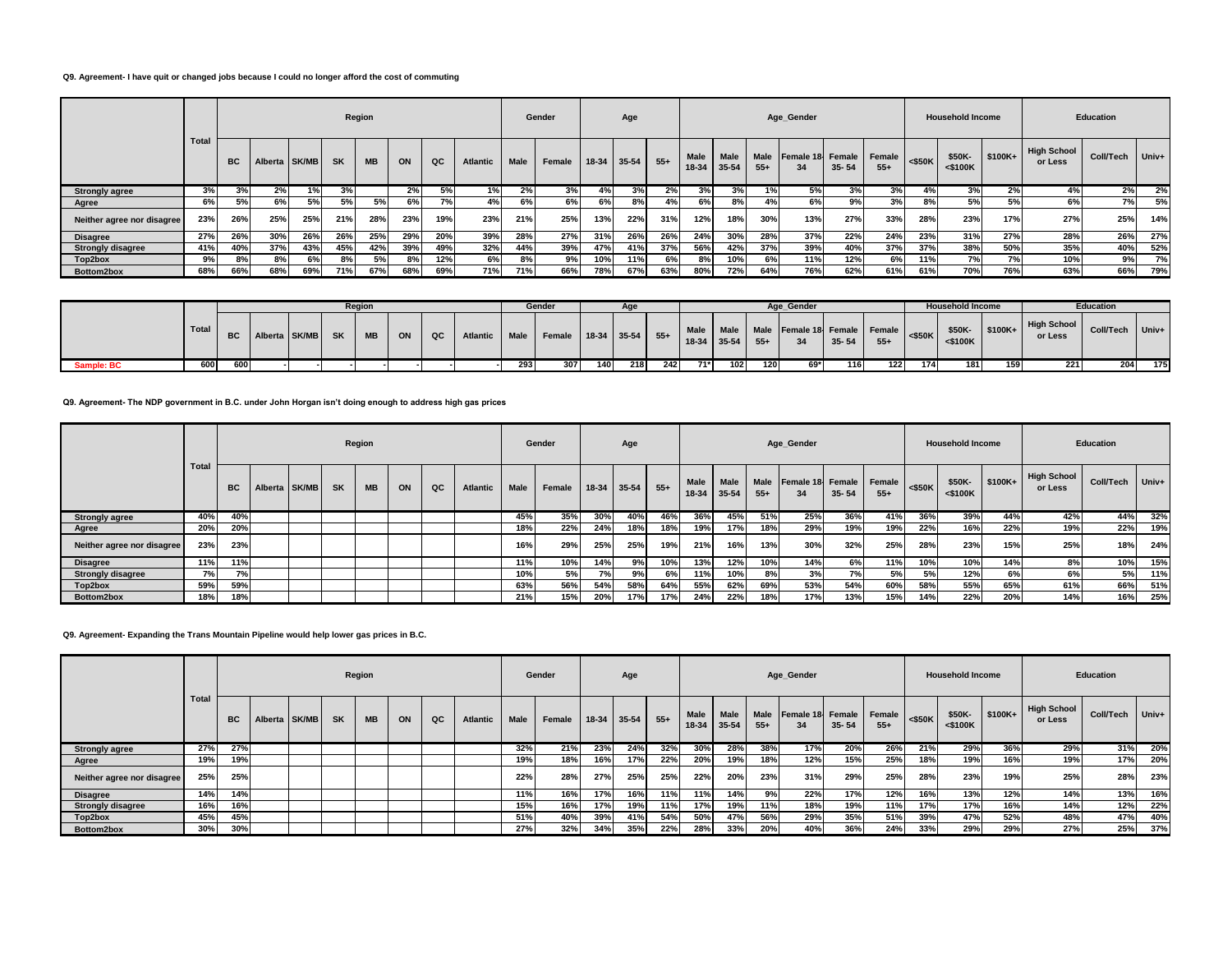#### **Q9. Agreement- The media in B.C. place too much emphasis on gas prices**

|                            |              |                                                                  |  |  |  | Region |  |                 |      |        | Gender |           | Age   |                      |                      |                      |                               | Age_Gender |       |           |                      | <b>Household Income</b> |                               |           | Education |     |
|----------------------------|--------------|------------------------------------------------------------------|--|--|--|--------|--|-----------------|------|--------|--------|-----------|-------|----------------------|----------------------|----------------------|-------------------------------|------------|-------|-----------|----------------------|-------------------------|-------------------------------|-----------|-----------|-----|
|                            | <b>Total</b> | QC<br>Alberta SK/MB<br><b>SK</b><br><b>MB</b><br>ON<br><b>BC</b> |  |  |  |        |  | <b>Atlantic</b> | Male | Female | 18-34  | $35 - 54$ | $55+$ | <b>Male</b><br>18-34 | <b>Male</b><br>35-54 | <b>Male</b><br>$55+$ | Female 18 Female Female<br>34 | $35 - 54$  | $55+$ | $<$ \$50K | \$50K-<br>$<$ \$100K | $$100K+$                | <b>High School</b><br>or Less | Coll/Tech | Univ+     |     |
| <b>Strongly agree</b>      | 9%           | 9%                                                               |  |  |  |        |  |                 |      | 9%     | 9%     | 13%       | 10%   | 5%                   | 11%                  | 12%                  | 4%                            | 16%        | 7%    | 5%        | 7%                   | 11%                     | 7%                            | 7%        | 6%        | 13% |
| Agree                      | 15%          | 15%                                                              |  |  |  |        |  |                 |      | 18%    | 12%    | 17%       | 16%   | 14%                  | 22%                  | 18%                  | 15%                           | 11%        | 14%   | 12%       | 13%                  | 16%                     | 18%                           | 14%       | 18%       | 15% |
| Neither agree nor disagree | 31%          | 31%                                                              |  |  |  |        |  |                 |      | 28%    | 33%    | 30%       | 35%   | 28%                  | 29%                  | 29%                  | 27%                           | 30%        | 40%   | 29%       | 34%                  | 27%                     | 26%                           | 32%       | 30%       | 29% |
| <b>Disagree</b>            | 30%          | 30%                                                              |  |  |  |        |  |                 |      | 28%    | 32%    | 31%       | 24%   | 34%                  | 27%                  | 25%                  | 32%                           | 35%        | 22%   | 37%       | 33%                  | 27%                     | 32%                           | 29%       | 32%       | 28% |
| <b>Strongly disagree</b>   | 16%          | 16%                                                              |  |  |  |        |  |                 |      | 17%    | 14%    | 9%        | 16%   | 19%                  | 11%                  | 16%                  | 23%                           | 8%         | 17%   | 16%       | 12%                  | 19%                     | 17%                           | 17%       | 15%       | 15% |
| Top2box                    | 24%          | 24%                                                              |  |  |  |        |  |                 |      | 27%    | 21%    | 30%       | 25%   | 18%                  | 33%                  | 30%                  | 19%                           | 27%        | 21%   | 17%       | 20%                  | 27%                     | 25%                           | 21%       | 24%       | 28% |
| Bottom2box                 | 45%          | 45%                                                              |  |  |  |        |  |                 |      | 45%    | 46%    | 40%       | 40%   | 54%                  | 37%                  | 41%                  | 54%                           | 43%        | 39%   | 53%       | 46%                  | 46%                     | 48%                           | 46%       | 46%       | 43% |

**Q10. [Maximum price cap on gas] Would you support or oppose this policy?**

|                         |              |                                                                  |  |  |  | Region |          |      |        | Gender  |       | Age   |                      |               |                      |                  | Age Gender |                 |           |                      | <b>Household Income</b> |                               |           | Education |     |
|-------------------------|--------------|------------------------------------------------------------------|--|--|--|--------|----------|------|--------|---------|-------|-------|----------------------|---------------|----------------------|------------------|------------|-----------------|-----------|----------------------|-------------------------|-------------------------------|-----------|-----------|-----|
|                         | <b>Total</b> | <b>SK</b><br>QC<br>Alberta SK/MB<br><b>MB</b><br>ON<br><b>BC</b> |  |  |  |        | Atlantic | Male | Female | $18-34$ | 35-54 | $55+$ | <b>Male</b><br>18-34 | Male<br>35-54 | <b>Male</b><br>$55+$ | Female 18 Female | $35 - 54$  | Female<br>$55+$ | $<$ \$50K | \$50K-<br>$<$ \$100K | $$100K+$                | <b>High School</b><br>or Less | Coll/Tech | Univ+     |     |
| <b>Strongly support</b> | 39%          | 39%                                                              |  |  |  |        |          |      | 40%    | 38%     | 34%   | 40%   | 42%                  | 36%           | 37%                  | 46%              | 33%        | 42%             | 39%       | 33%                  | 40%                     | 43%                           | 41%       | 39%       | 37% |
| <b>Support</b>          | 31%          | 31%                                                              |  |  |  |        |          |      | 29%    | 32%     | 30%   | 32%   | 30%                  | 27%           | 34%                  | 26%              | 32%        | 30%             | 33%       | 40%                  | 32%                     | 23%                           | 31%       | 33%       | 26% |
| Oppose                  | 6%           | 6%                                                               |  |  |  |        |          |      | 7%     | 6%      | 8%    | 6%    | 6%                   | 8%            | 6%                   | 70/              | 7%         | 6%              | 5%        | 5%                   | 4%                      | 10%                           | 4%        | 6%        | 11% |
| <b>Strongly oppose</b>  | 5%           | 5%                                                               |  |  |  |        |          |      | 8%     | 3%      | 8%    | 5%    | 4%                   | 10%           | 7%                   | 7%               | 6%         | 4%              | 1%        | 2%                   | 5%                      | 11%                           | 2%        | 5%        | 10% |
| Not sure/Can't say      | 18%          | 18%                                                              |  |  |  |        |          |      | 16%    | 21%     | 21%   | 17%   | 18%                  | 19%           | 16%                  | 14%              | 22%        | 17%             | 23%       | 20%                  | 18%                     | 12%                           | 22%       | 17%       | 15% |
| <b>Net: Support</b>     | 70%          | 70%                                                              |  |  |  |        |          |      | 69%    | 70%     | 64%   | 72%   | 72%                  | 63%           | 72%                  | 72%              | 65%        | 73%             | 72%       | 73%                  | 72%                     | 66%                           | 72%       | 72%       | 64% |
| Net: Oppose             | 12%          | 12%                                                              |  |  |  |        |          |      | 15%    | 9%      | 15%   | 11%   | 10%                  | 18%           | 13%                  | 14%              | 13%        | 10%             | 6%        | 7%                   | 9%                      | 22%                           | 6%        | 11%       | 21% |

|               |       | Region |                            |     |     |     |     |     |               | Gender |                        |     |     |     |     |                   | Age Gender |                                              |           |       | <b>Household Income</b> |                      |          | Education              |                  |         |
|---------------|-------|--------|----------------------------|-----|-----|-----|-----|-----|---------------|--------|------------------------|-----|-----|-----|-----|-------------------|------------|----------------------------------------------|-----------|-------|-------------------------|----------------------|----------|------------------------|------------------|---------|
|               | Total |        | <b>BC</b> Alberta SK/MB SK |     |     | MB  | ON  | QC  | Atlantic Male |        | Female 18-34 35-54 55+ |     |     |     |     | $18-34$ 35-54 55+ |            | Male Male Male Female 18 Female Female<br>34 | $35 - 54$ | $55+$ | $\leq$ \$50K            | \$50K-<br>$<$ \$100K | $$100K+$ | High School<br>or Less | <b>Coll/Tech</b> | $Univ+$ |
| <b>Sample</b> | 1921  | 600    | 157                        | 201 | 101 | 100 | 479 | 357 | 127           | 922    | 999                    | 543 | 664 | 714 | 261 | 319               | 343        | 282                                          | 345       | 371 I | 597                     | 599                  | 504      | 795                    | 606              | 520     |

**Q11. Suppose you had to choose a side in this debate. Which province's government would you be more inclined to side with?**

|                        |       |           |                  |     | Gender | Age       |     |     | Age_Gender      |             |        |     |                   |     |      | <b>Household Income</b> |       | Education                          |           |       |           |                         |          |                               |           |       |
|------------------------|-------|-----------|------------------|-----|--------|-----------|-----|-----|-----------------|-------------|--------|-----|-------------------|-----|------|-------------------------|-------|------------------------------------|-----------|-------|-----------|-------------------------|----------|-------------------------------|-----------|-------|
|                        | Total | <b>BC</b> | Alberta SK/MB SK |     |        | <b>MB</b> | ON  | QC  | <b>Atlantic</b> | <b>Male</b> | Female |     | $18-34$ 35-54 55+ |     | Male | Male<br>18-34 35-54     | $55+$ | Male Female 18 Female Female<br>34 | $35 - 54$ | $55+$ | $<$ \$50K | \$50K-<br>$<$ \$100 $K$ | $$100K+$ | <b>High School</b><br>or Less | Coll/Tech | Univ+ |
| The B.C. government    | 48%   | 61%       | 17%              | 34% | 25%    | 42%       | 49% | 62% | 37%             | 41%         | 55%    | 62% | 46%               | 39% | 56%  | 37%                     | 33%   | 67%                                | 56%       | 44%   | 53%       | 49%                     | 44%      | 41%                           | 46%       | 60%   |
| The Alberta government | 52%   | 39%       | 83%              | 66% | 75%    | 58%       | 51% | 38% | 63%             | 59%         | 45%    | 38% | 54%               | 61% | 44%  | 63%                     | 67%   | 33%                                | 44%       | 56%   | 47%       | 51%                     | 56%      | 59%                           | 54%       | 40%   |